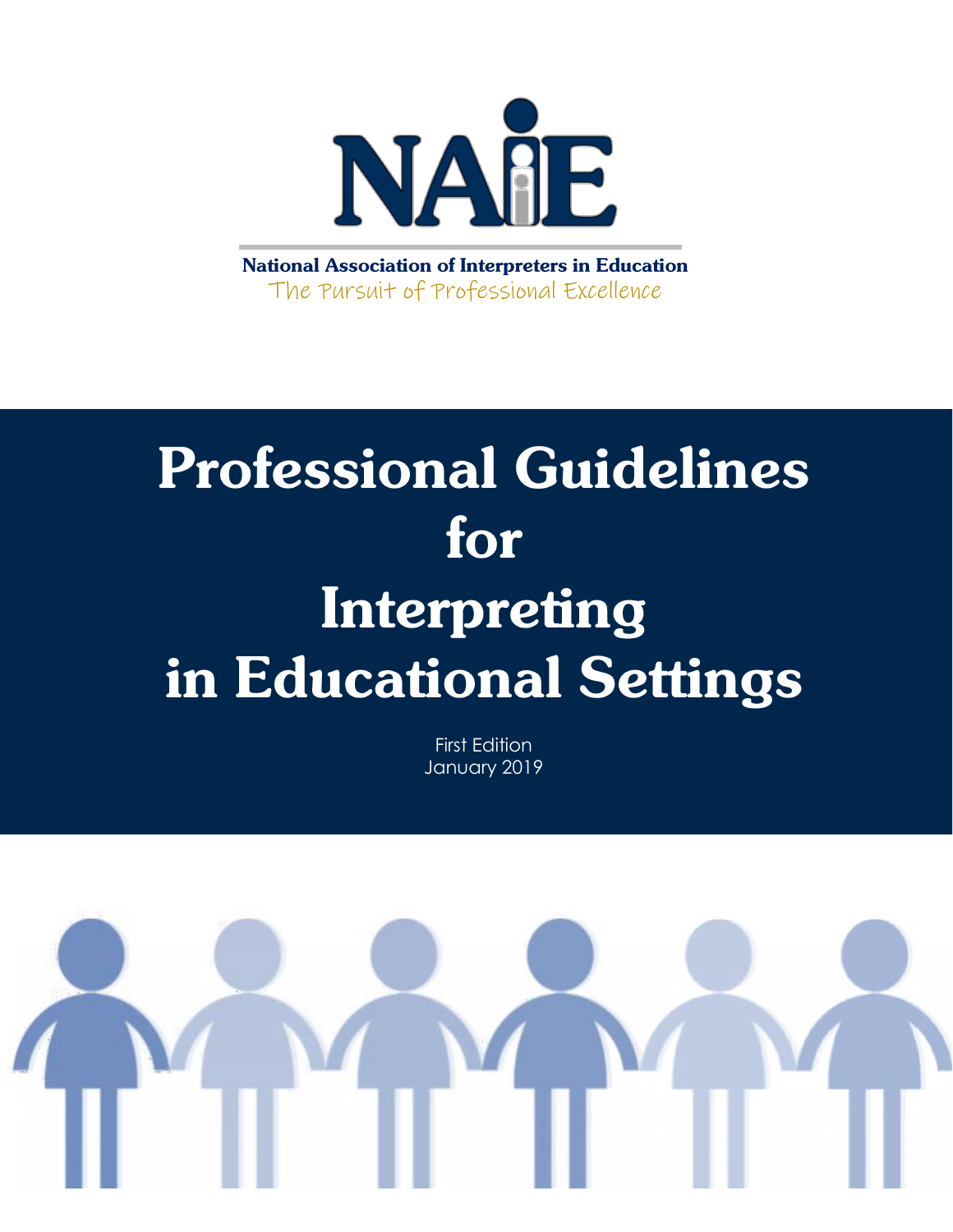#### **NATIONAL ASSOCIATION OF INTERPETERS IN E DUCATION**

### PROFESSIONAL GUIDELINES FOR INTERPRETING IN EDUCATIONAL SETTINGS

#### **Approved by the NAIE Board of Directors, January 2019**

SUSAN E. BROWN | President KIMBERLY HUTTER | Vice President PAT HIMES | Secretary TOBI GORDON | Communications Director STEPHANIE ZITO | Governance Director JO BROWN | Membership Director KRISTEN GUYNES | Publications Director SUSIE SPAINHOUR | Volunteer Director

Copyright © 2019 National Association of Interpreters in Education

All rights reserved. Except for distribution for educational purposes in its entirety, no portion of this publication may be distributed without written permission of the copyright owner. For inquiries and requests, please contac[t publications@naiedu.org](file:///C:/Users/Susan/Downloads/publications@naiedu.org)

> 225 Montgomery Drive Erie, CO 80516 www.naiedu.org [| info@naiedu.org](mailto:info@naiedu.org)



First Edition, January 2019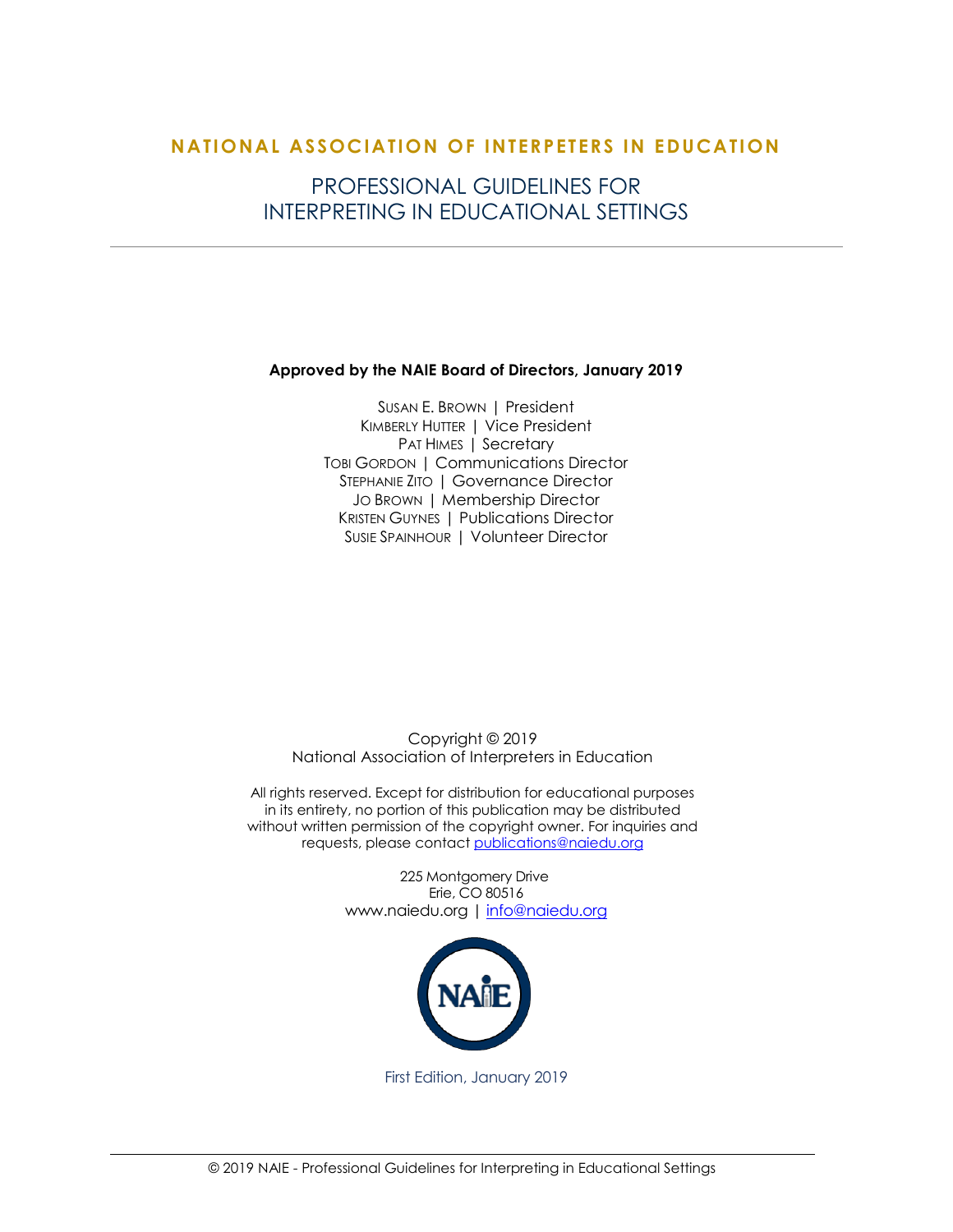### Preface

The National Association of Interpreters in Education (NAIE)'s overarching mission is to empower interpreters working in educational settings, to bring forth and promote best practices in educational interpreting, and to enhance the educational outcomes of d/Deaf, hard of hearing, and deafblind students. The information provided in this publication, *Professional Guidelines for Interpreting in Educational Settings*, creates a framework that broadly reflects the quality of services required to support students in accordance with their Individualized Education Programs. This publication is the first edition of a national effort to identify educational interpreting standards and appropriate considerations for interpreter qualifications, roles, responsibilities, ethical conduct, and appropriate hiring practices.

These Guidelines support local and state education agencies, educational interpreters, parents, and other essential stakeholders in establishing and implementing best practices in educational interpreting. Professional excellence is based on standards of competency that align with ethical practices, promoting fundamental obligations and assurances to consumers. While we recognize that states and local education agencies have unique needs, an overarching purpose of these Guidelines is to establish minimal levels of standardization, as is expected within all professions. Legal considerations at the state and national level will take precedence, and there will undoubtedly be situations to which special considerations must be given. Such is the nature of working within *Individualized* Education Programs (IEPs) under the Individuals with Disabilities Education Act (IDEA, 2004). Likewise, these Guidelines can be expected to expand and adapt alongside new solutions and challenges that will emerge within the field.

### **Conventions and Scope of Document**

The NAIE recognizes and embraces the vast range of hearing losses, communication modalities, and cultural identities among students who utilize interpreters in educational settings. Within these guidelines, the term **deaf** has been utilized to collectively denote students who are deaf, Deaf, hard of hearing, hearing-impaired, and deafblind.

While NAIE recognizes the classification of captioning, transcription, cued language, and oral interpretation/transliteration as educational interpreting services under the Individuals with Disabilities Education Act, the scope of the current document primarily applies to the provision of sign language interpreting in educational settings. While it is best practice to utilize *educational interpreter* as the official title of employment, the NAIE asserts that these Standards and Guidelines apply to each individual who provides any type of interpreting in an educational setting, regardless of official job title. As such, the term **educational interpreter** has been utilized to refer to all individuals providing sign language interpreting services in educational settings.

Children and youth are entitled to interpreting services across multiple educational settings. For the purposes of this document, the term **school** has been utilized to collectively address various types of educational entities and settings that may exist.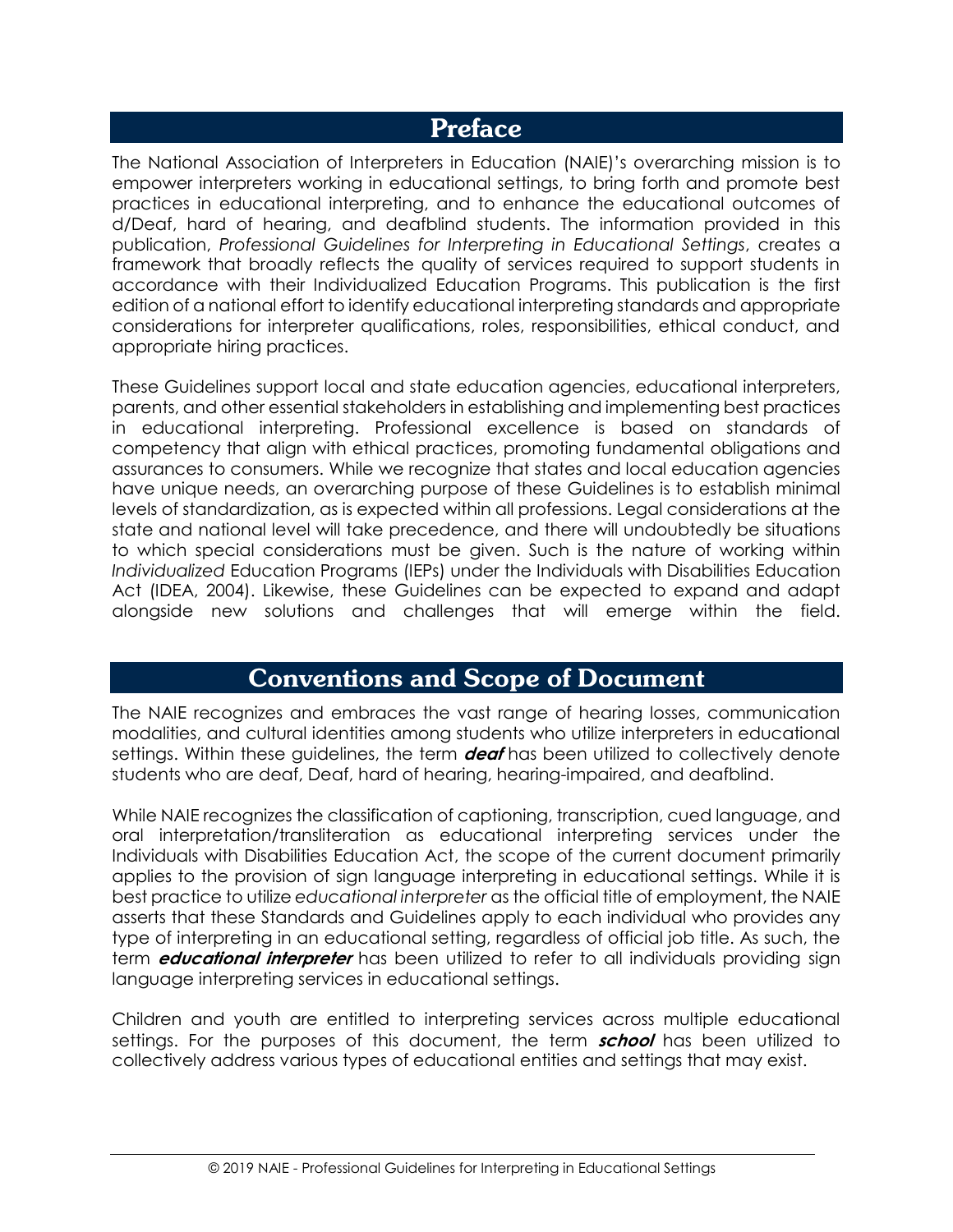### **Acknowledgments**

NAIE gratefully recognizes all those that have contributed their expertise and guidance in the development of this publication. Particularly, NAIE would like to acknowledge the University of Northern Colorado, Department of ASL and Interpreting Studies, for supporting the initial research regarding patterns of practice of educational interpreters under a U.S. Department of Education, Office of Special Education grant (2010- 2014; H325k100234). While these Guidelines are based significantly on the results of those projects, these Guidelines are solely the responsibility of the National Association of Interpreters in Education.

#### **Writing Team**

#### Susan E. Brown

President, NAIE Board of **Directors** Faculty, University of Northern Colorado, Department of ASL & Interpreting Studies

Kristen Guynes Publications Director, NAIE Board of Directors Faculty, Florida State University, School of Communication Science and **Disorders** 

**Contributors**

#### Jeremy Tuttle

Publications Director, NAIE Board of Directors (2016-2018) Educational Interpreter, Arizona School for the Deaf and the Blind

#### Joelynne Ball

State Interpreter Education Coordinator, Idaho Educational Services for the Deaf and the Blind

#### Frances Beaurivage

Child Language Curriculum Specialist, Retired EIPA Center Manager, Boys Town National Research Hospital

Colorado Department of Education Educational Interpreter Advisory Committee

#### Tracey Frederick

Lead Educational Interpreter, Morrison Center

#### Emily Girardin

Faculty, University of Northern Colorado, Department of American Sign Language and Interpreting Studies - Co-Chair, RID IEIS Member Section

#### Becky Hillegass

Interpreter Specialist, Region 2 Grant Coordinator, Virginia Beach City Public Schools

#### Sue Ann Houser

Educational Consultant, Pennsylvania Training and Technical Assistance Network

#### Emily Hume

Graduate Assistant, Florida State University School of Communication Science and Disorders

#### Kimberly Hutter

Texas Education Agency, National Leadership Consortium in Sensory Disabilities - Vice President, NAIE Board of Directors

#### Leilani J. Johnson

Director Emerita and Principal Investigator, University of Northern Colorado, Department of ASL and Interpreting Studies

Elizabeth Ann Monn

Teacher of the Deaf and Hard of Hearing Carroll County Public Schools

#### Pennsylvania Educational Resources for Children with Hearing Loss Advisory **Committee**

Rachael Ragin Teacher, Durham, North Carolina Public Schools

#### Barbara Raimondo

Executive Director, Conference of Educational Administrators of Schools and Programs for the Deaf

#### Jenna Schellenberger

Educational Interpreter, Edmonds, Washington School District, Deaf and Hard of Hearing Program

#### Carol Schweitzer

Retired Consultant for Deaf and Hard of Hearing Programs and Educational Interpreter Services, Wisconsin Department of Public Instruction

#### Sean Virnig

Associate Director, California Department of Education, State Special Schools and Services Division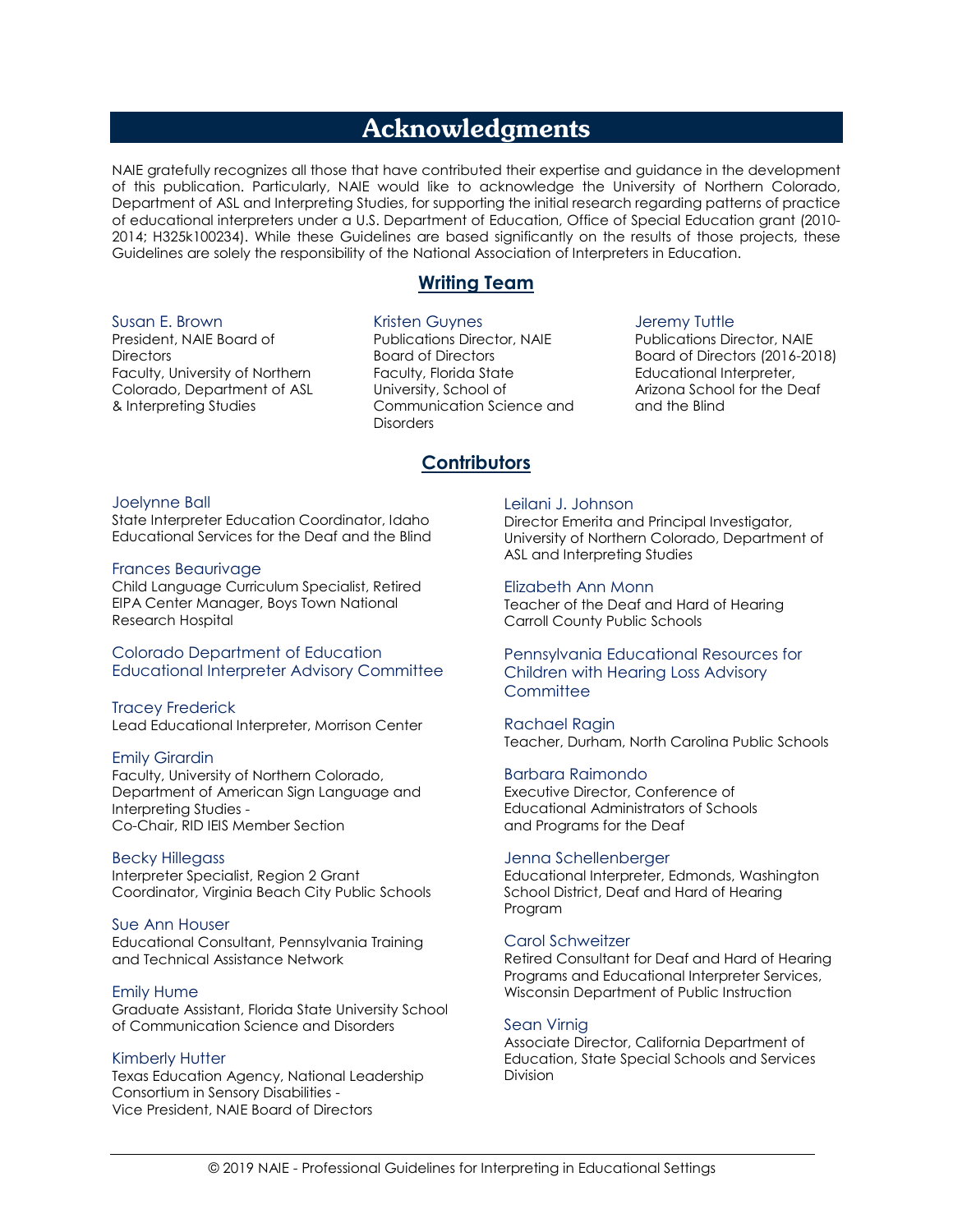### **Introduction**

Within the field of interpreting, it is widely acknowledged that interpreting for children and youth in educational settings is vastly different from interpreting for adults and in community settings. To date however, little guidance has been available regarding how these differences are appropriately addressed. The mission of the National Association of Interpreters in Educational Settings (NAIE) is to fulfill a pivotal role in providing such guidance through leadership in addressing the unique and challenging complexities of educational interpreting. These foundational *Guidelines for Interpreting in Educational Settings* and accompanying *Standards of Professional Practice*, as put forth below, are essential to ensuring professional accountability and the provision of quality educational interpreting services for deaf students. These Standards and Guidelines are the culmination of contributions from various stakeholders who adamantly share the vision of improved student outcomes, including our many predecessors who have called for the improved professionalization of educational interpreting.

Decades of research have indicated a state of confusion among stakeholders regarding what appropriate and quality educational interpreting entails. Continued research, alongside the development of guidelines and supportive tools, have consistently been acknowledged as essential first steps in addressing the concerns of interpreted education (Antia & Kreimeyer, 2001; Commission on Education of the Deaf, 1988; Dahl & Wilcox, 1990; Hayes, 1991; Johnson, Taylor, Schick, Brown, & Bolster, 2018; Jones, Clark, & Soltz, 1997; Langer, 2004; Patrie & Taylor, 2008; Smith, 2016; Schick, 2007; Stuckless,1989). To meet the unique interpreting needs of children and youth with developing language, the NAIE asserts that educational interpreters possess specialized educational training and professional credentials. The *Standards of Professional Practice* outline minimal acceptable levels of knowledge, skills, and experiences which designate an educational interpreter as professionally qualified. The responsibility of upholding such expectations falls upon all stakeholders of interpreted education, including state and local education agencies, district and school-level administration, and individual practitioners.

While the NAIE acknowledges that the majority of states have established their own requirements for educational interpreters, the lack of national standardization has left hiring educational entities, interpreter education/training programs, and educational interpreters without clear direction regarding the requisite skills and knowledge needed to provide quality, appropriate, and legally-compliant educational interpreting services. Therefore, as the field moves towards such standardization, a gap between the credentials of the current workforce and those entering the field adhering to these pivotal expectations is inevitable. NAIE will continue to work with state and local agencies in facilitating support to improve the credentials of the current workforce, with the provision of quality interpreting services remaining paramount.

NAIE emphasizes that the provision of quality and effective interpreting services in educational settings is enforced by [several federal laws.](https://www.ada.gov/doe_doj_eff_comm/doe_doj_eff_comm_faqs.htm) The overarching [Americans with](http://www.ada.gov/)  [Disabilities Act](http://www.ada.gov/) (ADA) mandates that effective communication, including the provision of interpreting services, be provided for deaf and hard of hearing individuals at all publicly accessible places and events. [Section 504 of the Rehabilitation Act](https://www.dol.gov/oasam/regs/statutes/sec504.htm) specifically addresses the need for communication access in outlawing discrimination against, and the exclusion of, deaf and hard of hearing individuals. Most specific to educational settings, the [Individuals with Disabilities](https://sites.ed.gov/idea/) Education Act (IDEA, 2004) mandates educational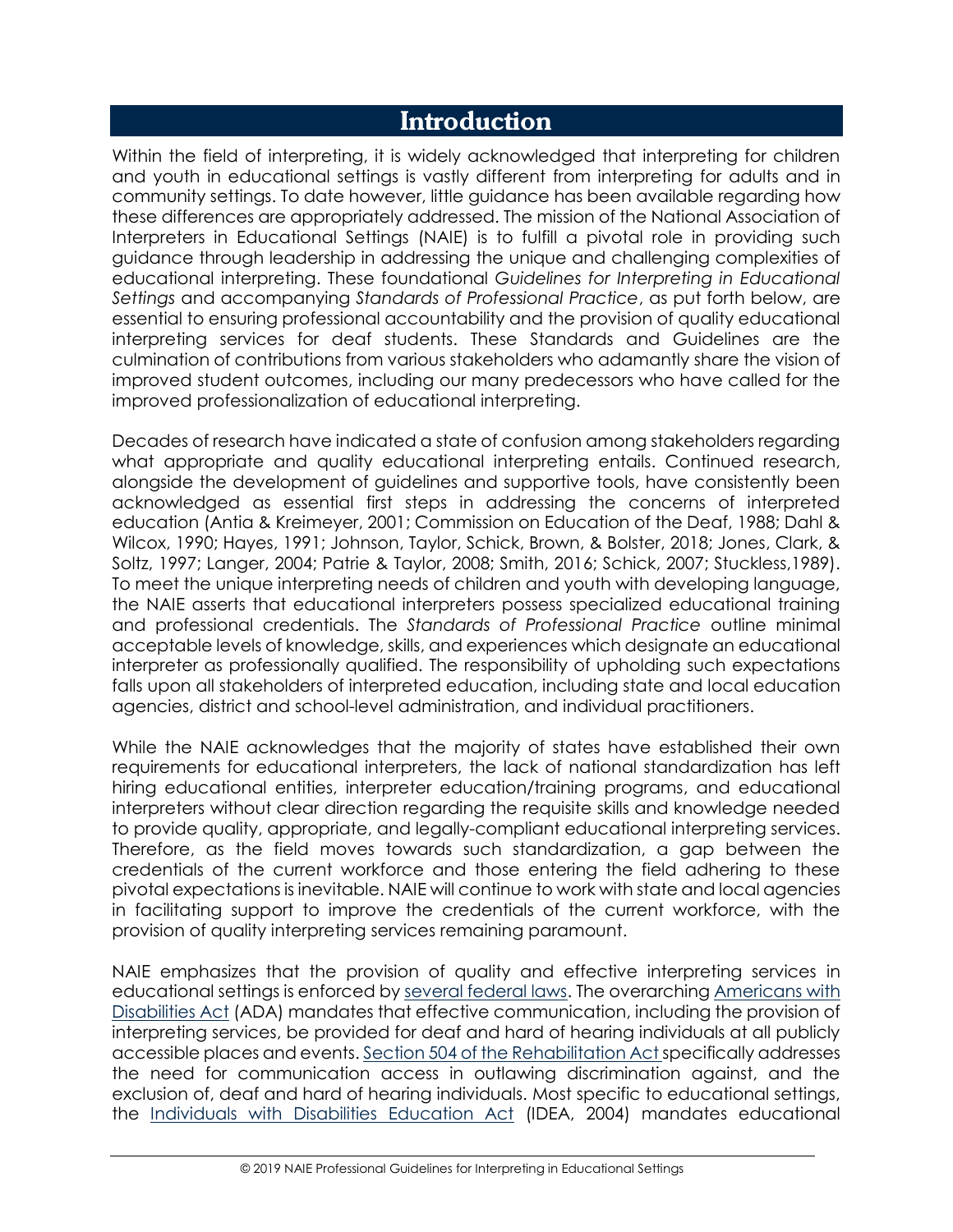accessibility through signed communication, and designates educational interpreters as related service providers [\(Sec. 300.34a\)](https://sites.ed.gov/idea/regs/b/a/300.34/a) who must be qualified in the provision of their professional services.

While it is not the stance of NAIE that educational interpreting is an appropriate service for all deaf students, the scope of this document assumes that the need for such services has been determined through professional and legally-compliant decision-making. Specific procedures for prescribing educational interpreting services under IDEA mandate an official [IEP team meeting,](https://sites.ed.gov/idea/regs/b/d/300.321) in which all stakeholders, including a teacher of the deaf and qualified educational interpreter, have the opportunity to provide professional recommendations. [Present levels of performance](https://sites.ed.gov/idea/regs/b/d/300.324) and individualized considerations must be explored in domains such as, but not limited to, language, communication, academic, and social/functional skills. Secondarily, as [a federally](https://sites.ed.gov/idea/regs/b/a/300.34)[defined related service,](https://sites.ed.gov/idea/regs/b/a/300.34) the determination to provide educational interpreting services must be accompanied by the development of specific [measurable educational goals](https://sites.ed.gov/idea/regs/b/d/300.320/a/2) to which the [educational interpreting services can contribute.](https://sites.ed.gov/idea/regs/b/d/300.320/a/4)

We would be remiss not to address ongoing concerns regarding appropriate educational placement and programming for deaf students. The nature of an interpreted education, the likelihood of inequitable access, and the benefit of direct, rather than interpreted, communication for students with language delays have been expressed (Schick, 2007; Wolbers, Dimling, Lawson, & Golos, 2012). In typical situations, language acquisition is a natural process that results from direct, scaffolded, and incidental interaction with proficient language models (Kurz, 2004; Monikowski, 2004; Schick, 2007; Winston, 2004; Wolbers, et al., 2012). Because the overwhelming majority of deaf children are born to hearing parents, who are not typically proficient in American Sign Language (ASL), the type of language-rich interaction required to provide natural acquisition of ASL is often not available.

Consequently, many deaf students demonstrate spoken and/or sign language delays that require intensive intervention beyond the scope of educational interpreting (Lawson, 2012; Lederberg, Schick, Spencer, 2013; Public Policy Associates, 2006; Smith, Wolbers, & Cihak, 2015). Like all languages, students who will potentially use ASL must develop a foundation of the language prior to using it for communication and learning purposes (Monikowski, 2004; Patrie & Taylor, 2008; Schick, 2004; 2008). In such cases, interpreting the language of the classroom, which is aimed towards hearing students with typical language development, is unlikely to provide educational access as intended (Monikowski, 2004; Schick, 2004; Winston, 2004). Therefore, an educational professional proficient in sign language who can facilitate language directly may be more appropriate (Schick, 2007; 2008; Smith, Wolbers, & Cihak, 2015). The potential contributions of qualified native signers and deaf professionals to serve as natural language models should be strongly considered. Students with the most significant language delays require the most experienced educational professionals. Therefore, professionals tasked with overseeing language facilitation for deaf students must possess the education, training, and credentials to do so. The NAIE emphasizes that a qualified educational interpreter, having met the standards as put forth, can contribute to discussions regarding a student's readiness to utilize educational interpreting services.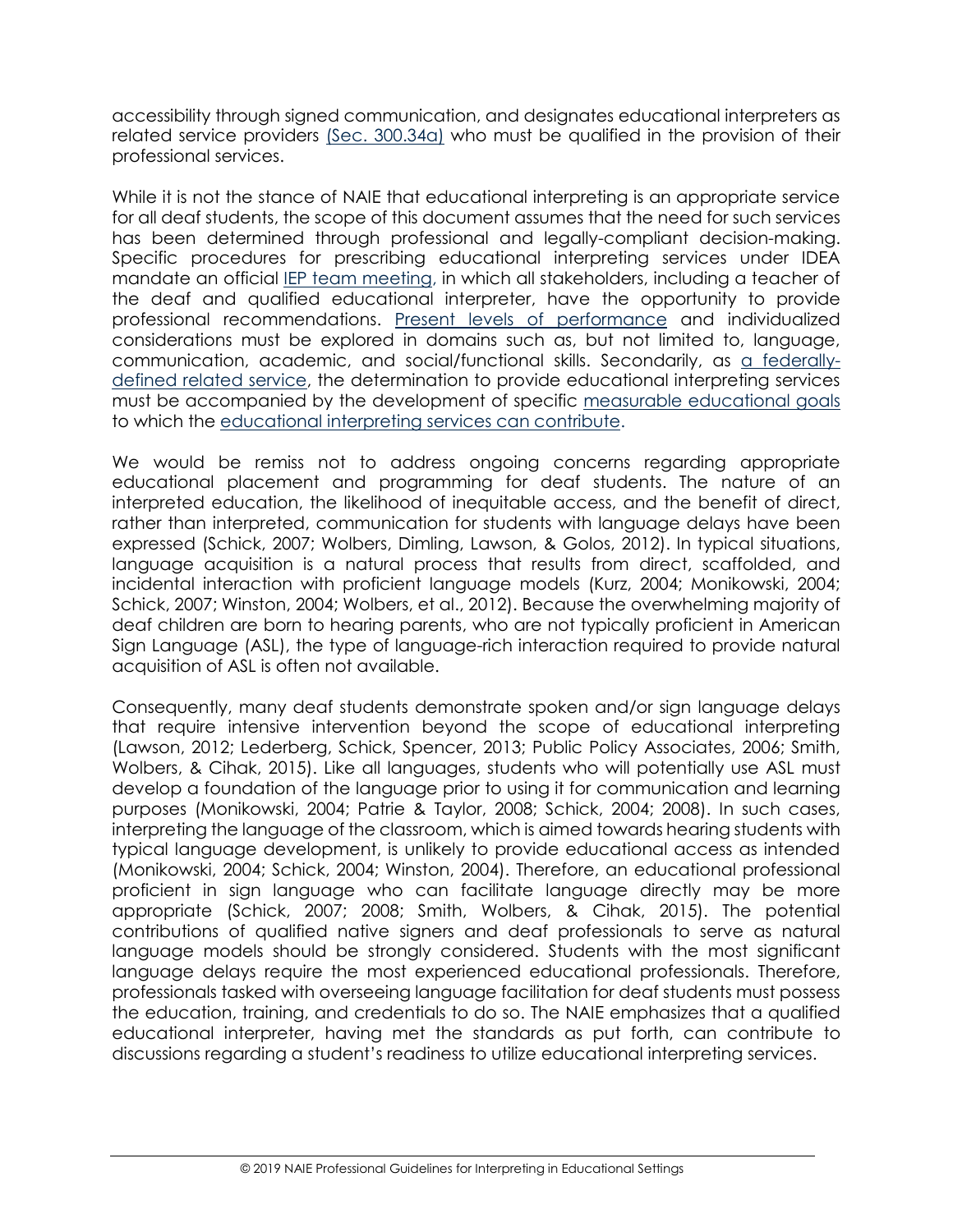| <b>Table of Contents</b> |  |
|--------------------------|--|
|                          |  |
|                          |  |
|                          |  |
|                          |  |
|                          |  |
|                          |  |
|                          |  |
|                          |  |
|                          |  |
|                          |  |
|                          |  |
|                          |  |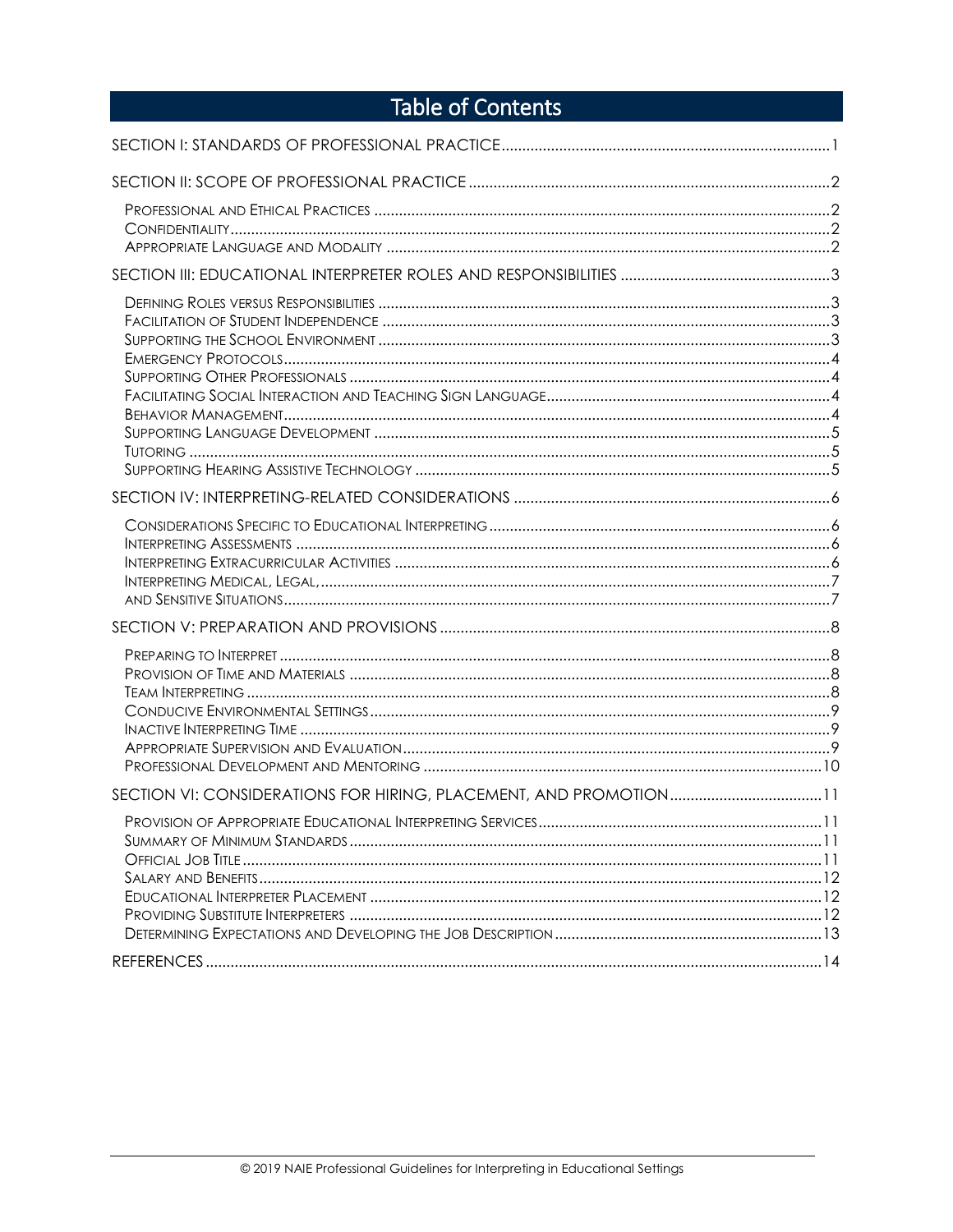### **Section I: Standards of Professional Practice**

#### <span id="page-7-0"></span>**STANDARD I: ACADEMIC CREDENTIALS**

An educational interpreter has completed an accredited four-year interpreter education program; with specialized training in the field of educational interpreting.

#### **At a minimum, a qualified educational interpreter has:**

- 1.1 Successfully completed a four-year degree in interpreting and has demonstrated knowledge in the areas of:
	- Educational theory
	- Child and language development
	- Roles and responsibilities in the educational environment
	- Ethical and professional practices within an educational setting
	- State and federal laws related to special education and deaf education
- 1.2 Completed a supervised internship or practicum placement in an educational setting

#### **STANDARD II: PROFESSIONAL CREDENTIALS**

An educational interpreter has demonstrated professional knowledge and skill competencies.

#### **At a minimum, a qualified educational interpreter has:**

2.1 Achieved at least a 4.0 on the Educational Interpreter Performance Assessment (EIPA)

2.2 Earned a passing score on the EIPA Written Test

#### **STANDARD III: CONTINUING EDUCATION**

An educational interpreter seeks out professional development opportunities that are relevant to the interpreting process, educational system, educational law, and current best practices.

#### **At a minimum, a qualified educational interpreter consistently:**

- 3.1 Develops and enhances both signing and interpreting skills through participation in professional training that builds upon current knowledge and skill competencies
- 3.2 Accepts responsibility for developing and maintaining a relevant professional development plan, seeking a qualified mentor as necessary
- 3.3 Meets professional development requirements as outlined by applicable state and/or local education agencies

#### **STANDARD IV: SUPERVISION & ACCOUNTABILITY**

An educational interpreter is supervised and evaluated by an interpreter who is trained in evaluating interpreting skills and is knowledgeable regarding best practices for interpreting in educational settings.

#### **At a minimum, a qualified educational interpreter:**

- 4.1 Is accountable for providing quality interpreting services under the supervision of applicable state and/or local education agencies
- 4.2 Advocates for colleagues while holding the educational systems responsible for appropriate supervision
- <span id="page-7-1"></span>4.3 Seeks out mentoring and professional development opportunities in response to appropriate feedback provided by qualified supervisors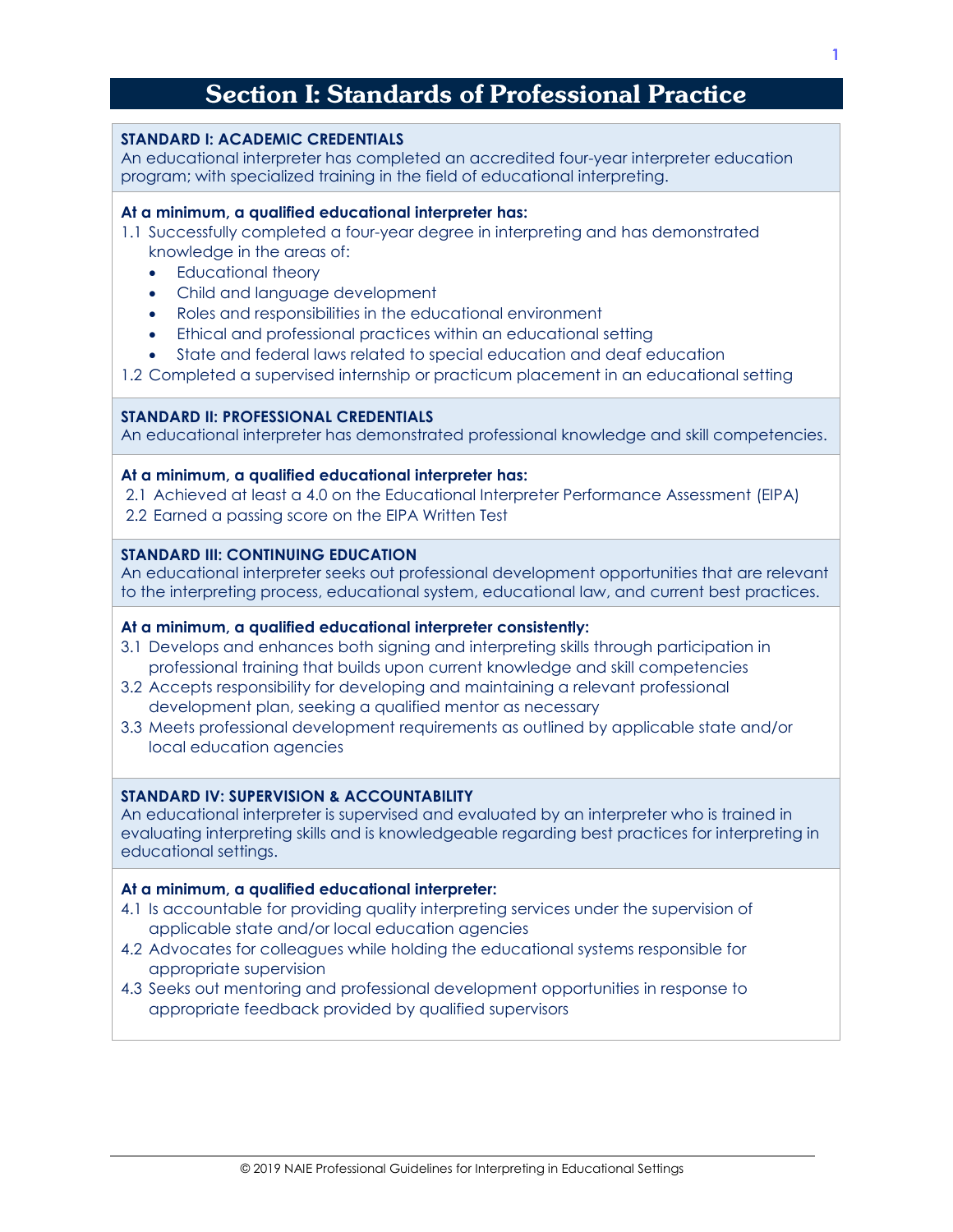### **Section II: Scope of Professional Practice**

### **Professional and Ethical Practices**

<span id="page-8-1"></span><span id="page-8-0"></span>As professionals, interpreters are guided by principles and ethical practices that respect and protect the rights of the individuals with whom they work. Interpreting in educational settings presents unique considerations, as children and youth are developing individuals, rather than autonomous adults. The Registry of Interpreters for the Deaf/National Association of the Deaf [Code of Professional Conduct](https://rid.org/ethics/code-of-professional-conduct/) is the overarching set of guidelines for sign language interpreters across multiple domains. More specific guidance related to educational settings has been provided by the Educational Interpreter Performance Assessment (EIPA) [Guidelines for Professional Conduct](https://www.classroominterpreting.org/eipa/guidelines/index.asp) (Schick, 2007). The purpose of these Guidelines is to extend such guidance by articulating best practices across a variety of domains. Whether employed directly by the school or contracted through an external agency, educational interpreters are bound to specific regulations at the federal, state, and school levels. Educational interpreters must be knowledgeable about each set of applicable guidelines to appropriately draw upon them in professional decision-making.

### <span id="page-8-2"></span>**Confidentiality**

Educational employees are prevented from sharing information beyond a relevant and need-to-know basis, as mandated by the [Family Educational](https://www2.ed.gov/policy/gen/guid/fpco/ferpa/index.html)  [Rights and Privacy Act of 1974](https://www2.ed.gov/policy/gen/guid/fpco/ferpa/index.html) (FERPA), which protects the privacy rights of students. Upholding confidentiality is an essential cornerstone of the interpreting profession, ensuring that consumers are protected and professional relationships are maintained. The emphasis of confidentiality within the profession, however, should not be misconstrued as exempting educational interpreters from their duties as [legally-mandated](https://www.childwelfare.gov/pubPDFs/manda.pdf#page=2&view=Professionals%20required%20to%20report)  [reporters,](https://www.childwelfare.gov/pubPDFs/manda.pdf#page=2&view=Professionals%20required%20to%20report) which apply even when information has been obtained while interpreting. All school personnel, including educational interpreters, are required to immediately report any suspected abuse or illegal activity to the appropriate authorities. Likewise, pertinent student-related information, such as academic performance, family situations, and behavioral concerns, should be shared within the relevant educational team for the purposes of addressing student needs and facilitating positive outcomes.

### <span id="page-8-3"></span>**Appropriate Language** and Modality

There are several variations of sign language that may be used in educational settings. American Sign Language (ASL) is the unique language of the Deaf community in the United States and parts of Canada, while other signing systems are influenced by English. Signed English systems may include those such as Signed Exact English, Seeing Essential English, and Conceptually Accurate Signed English. Visual Phonics, Morphemic Sign Language, and Cued Language are systems that incorporate visual representations of sounds. It is absolutely essential that students have access to at least one complete linguistic system for communication and learning purposes. Decisions regarding the appropriate language must be collaboratively determined by the educational team, with utmost respect for personal and familial preferences. Particularly in the case of students receiving services under IEPs, decisions and [considerations regarding](https://sites.ed.gov/idea/regs/b/d/300.324/a/2/iv)  [communication](https://sites.ed.gov/idea/regs/b/d/300.324/a/2/iv) must be formally considered and documented.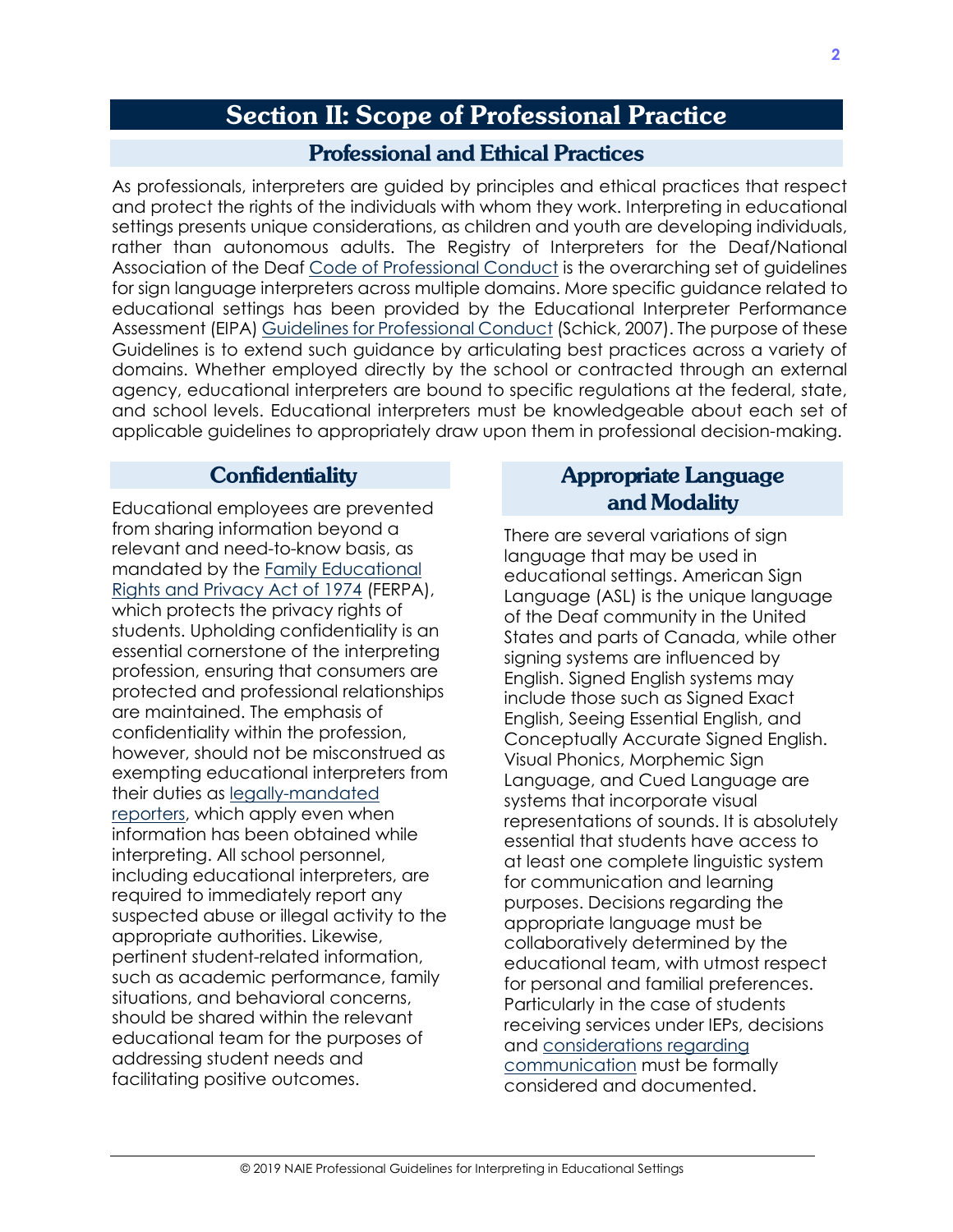## **Section III: Educational Interpreter Roles and Responsibilities**

### Defining Roles versus Responsibilities

<span id="page-9-1"></span><span id="page-9-0"></span>Although often used interchangeably, within the scope of these Guidelines, a **role** refers to a specific function of the educational interpreter while a **responsibility** refers to a specific task implemented within a role. Each role and responsibility can be direct or indirect. Examples of roles that educational interpreters may fulfill include interpreter, language model, language facilitator, and tutor, among others. Examples of responsibilities within those roles can include interpreting, supporting language attempts, encouraging appropriate interaction, and pre-teaching vocabulary. The entire educational team is collectively responsible for determining and documenting the appropriate roles and responsibilities of each educational interpreter.

<span id="page-9-2"></span>

While the primary purpose of educational interpreting services is to facilitate communication access, related roles and responsibilities are often appropriate. It is not uncommon for students who are young in age, delayed in development, or unfamiliar with interpreting services to require additional support directly from the educational interpreter. Because educational interpreters serve as language-accessible adult role models, appropriate roles and responsibilities can potentially be far-reaching. It is important to emphasize, however, that this should not be misconstrued to indicate that educational interpreters can fulfill roles or take on responsibilities beyond the scope of their professional qualifications. Direct support can only be appropriately assigned when the facilitation of student independence remains at the forefront of

discussion. Across all domains, educational interpreters are expected to foster independence by reducing the level of extraneous support provided as students mature, preparing them towards becoming autonomous consumers of interpreting services as adults.

### <span id="page-9-3"></span>**Supporting the School Environment**

As educational professionals, educational interpreters may be expected to support the general safety, productiveness, and operations of the school. When interpreters are required to fulfill such duties that are unrelated to interpreting, they must be within the boundaries of the compensated working hours and agreed upon job description. Special consideration must also be given to ascertain that these responsibilities do not have the potential to interfere with the need for educational interpreting services, as students are entitled to consistent educational access, including before and after the instructional day. For example, if all educational professionals are assigned responsibilities for assisting with student supervision before school, alternative arrangements must be made regarding the potential need for interpreting services at that time.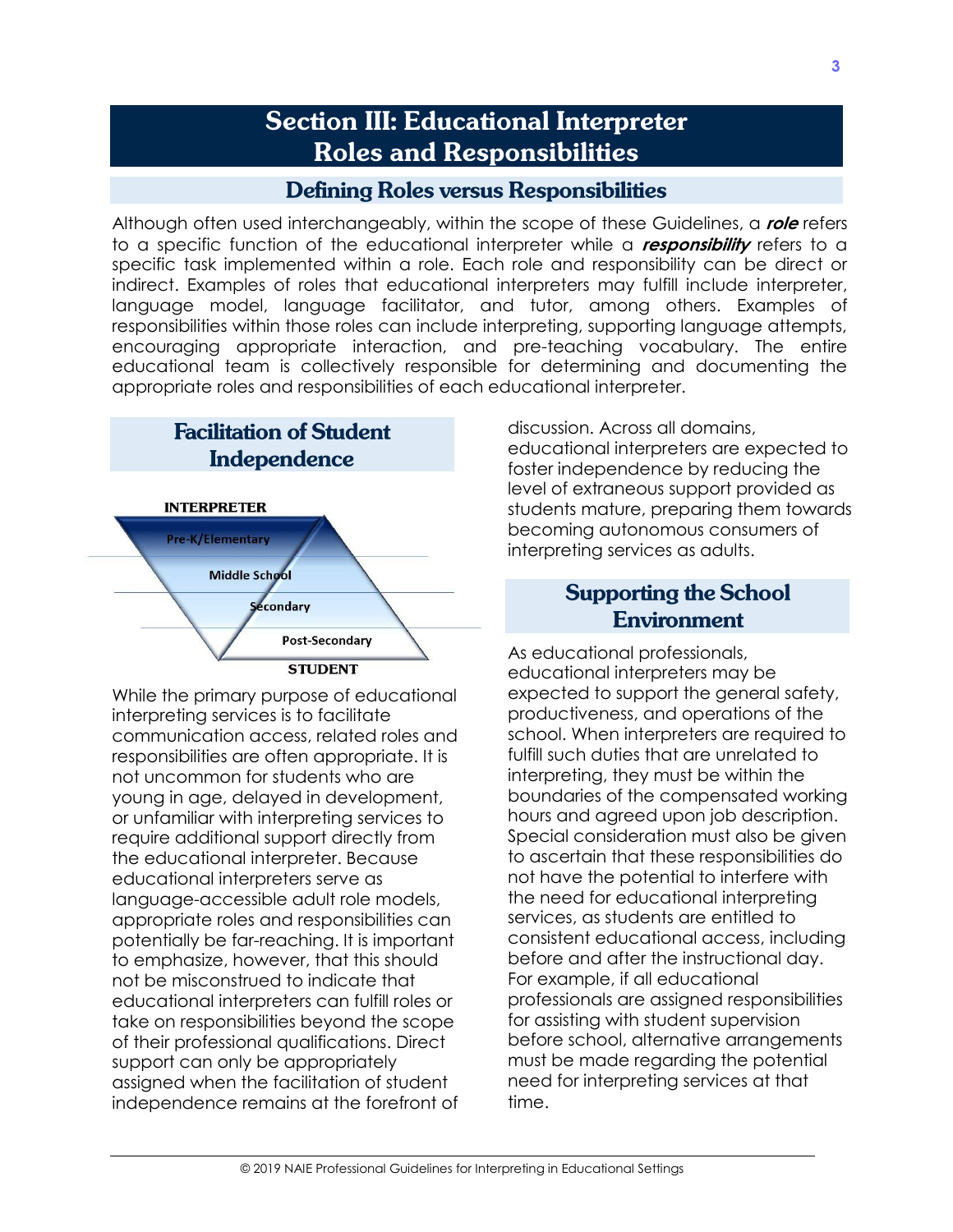#### **Emergency Protocols**

<span id="page-10-0"></span>Alongside other educational professionals and adult staff members, educational interpreters must be trained in the emergency protocols of the school and expected to immediately address the serious or emergency concerns of any student. Accessible adaptations, such as the use of text messaging, should be considered for deaf students who do have complete access to auditory alerts and information. Visual accessibility of information during emergency situations is particularly essential and should be discussed and determined by the educational team preemptively, with a clear meeting spot established in the case that the educational interpreter and student are separated during an emergency drill or situation.

### <span id="page-10-1"></span>**Supporting Other Professionals**

The expertise of educational interpreters can extend beyond educational team planning, through the provision of professional development opportunities for administration, general education teachers, and supportive staff. Collaborative preparation and information-sharing regarding topics such as the implications of hearing loss, specific educational needs of students, and considerations for interpreted education can be particularly beneficial when deaf students are entering new classrooms at the beginning of the school year or new semester.



### <span id="page-10-2"></span>**Facilitating Social Interaction and Teaching Sign Language**

Age-appropriate social interaction with peers and adults is an essential component of the educational experience. For deaf students however, such interaction presents challenges which may require support. Educational interpreters can help facilitate social development by supporting students' conversational attempts and informally teaching conversational sign language to teachers, staff, and peers. Educational interpreters may also support informal sign language activities such as studentled clubs. However, the provision of formal ASL instruction, whether for credit or community-based, requires [teaching](https://aslta.org/)  [credentials](https://aslta.org/) that typically extend beyond educational interpreters' expected qualifications.

#### **Behavior Management**

<span id="page-10-3"></span>Clear procedures for addressing student behavior are an essential component of any classroom management plan. In each classroom, the teacher is responsible for establishing such procedures and reinforcing them with students. Teachers also take the lead on determining the extent to which other adults in the classroom, such as volunteers, paraprofessionals, and professional related service providers will assist in implementation. The educational team must consider the age, academic level, developmental level, and maturity of students in determining the level of support that the interpreter will provide. However, an educational interpreter cannot be expected to routinely provide direct correction of students' behavior. An interpreter becoming too involved in the behavior management of deaf students will interfere with the ability to maintain a professional relationship and skew the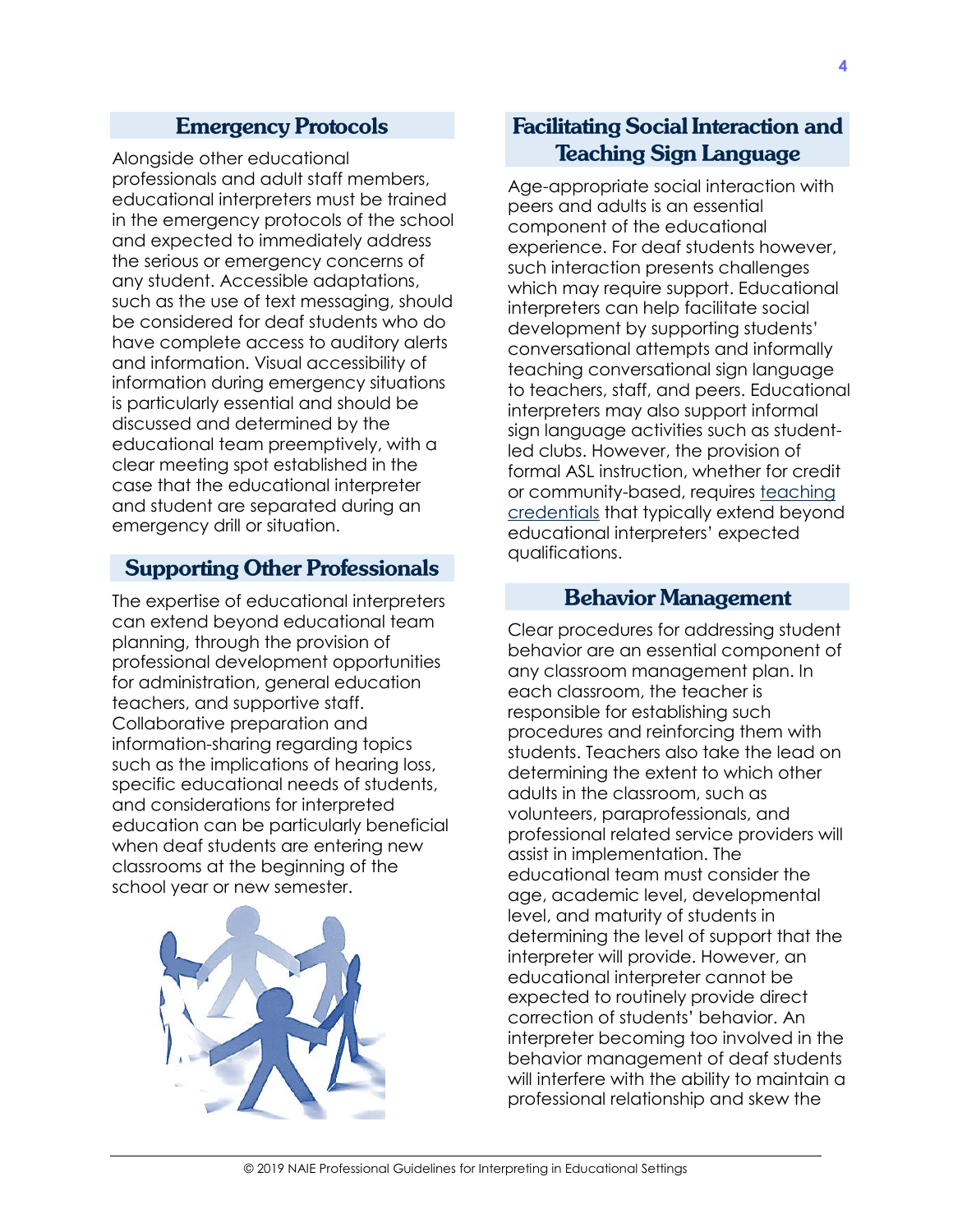perception of an interpreter's role. Attempting to manage the behavior of any student while actively interpreting will impact the quality and clarity of the interpreted message. Educational interpreters should not be expected to supervise classrooms, which can also compromise students' perspectives regarding appropriate roles of the professionals in the classroom.

### **Supporting Language Development**

<span id="page-11-0"></span>Educational interpreters often serve as sign language models for the students with whom they work. An inherent component of interpreting is presenting the content and intent of the spoken message at a language level most readily understood by the deaf individual. Because of the developing nature of children and youth in educational settings, it is appropriate to provide additional support to facilitate emerging and developing language such as repeating, clarifying, or restructuring information. In doing so, educational interpreters may need to interact directly with the student for the purposes of monitoring comprehension and making appropriate adjustments. Strategies that support language development beyond interpretation must be guided by educational professionals, such as speech language pathologists and teachers of the deaf, who possess expertise in the language being utilized and credentials in language development.

#### **Tutoring**

<span id="page-11-1"></span>Educational interpreters are uniquely positioned to communicate directly with deaf students in their language, thus, are often an appropriate choice to provide direct tutoring services. Appropriate tutoring includes preliminary exposure to

content-specific vocabulary, reviewing essential concepts, and/or providing additional opportunities for

guided practice. Tutoring should not be used to replace instruction, nor should it occur during active interpretation in the classroom. Educational interpreters should not be expected to independently determine materials, assignments, or goals. Decisions regarding tutoring should be based on individual student needs and the qualifications of the educational interpreter. Appropriate training and qualifications must be in place prior to the implementation of tutoring services.

### **Supporting Hearing Assistive Technology**

<span id="page-11-2"></span>Hearing assistive technology, such as hearing aids, cochlear implants, and frequency-modulated (FM) systems, has become an integral component of many deaf students' educational programming. Alongside other educational team members, educational interpreters are expected to be knowledgeable about the [hearing](https://www.handsandvoices.org/pdf/04finalIDEADHHdefs.pdf)  [technology](https://www.handsandvoices.org/pdf/04finalIDEADHHdefs.pdf) used by the students with whom they work. At a minimum, educational interpreters should be able to understand the expected level of auditory access and recognize signs of concerns. As determined by the educational team, and with guidance, it may be appropriate for an educational interpreter to fulfil more specific roles in related to audiological equipment.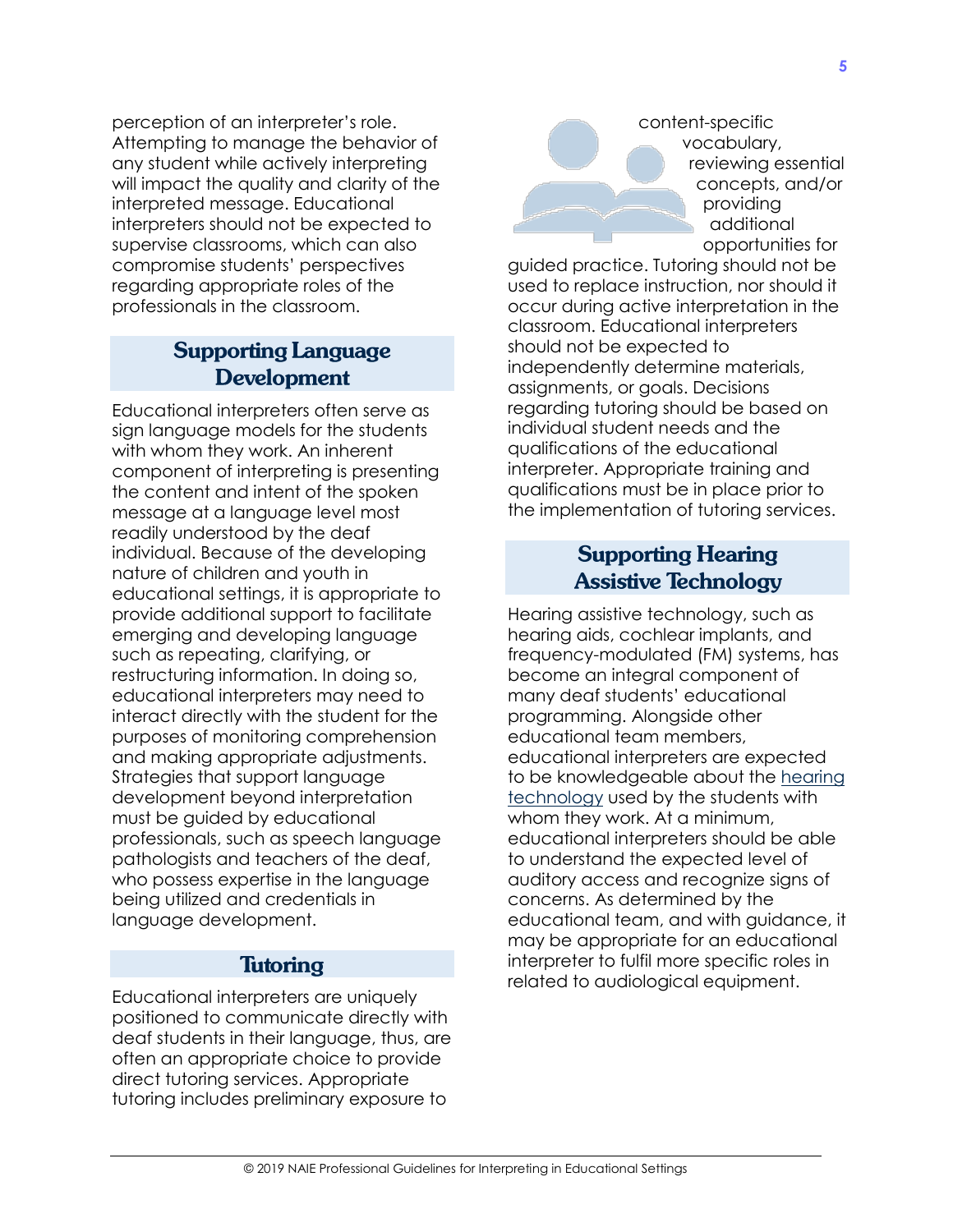### <span id="page-12-0"></span>**Section IV: Interpreting-Related Considerations**

#### **Considerations Specific to Educational Interpreting**

<span id="page-12-1"></span>Beyond the foundational considerations applicable to sign language interpreters across various settings, unique considerations exist related to interpretation in educational settings. Primary guiding factors include the nature of developing children and the adherence to federal, state, and local regulations.

#### **Interpreting Assessments**

<span id="page-12-2"></span>In any assessment situation, the appropriateness of sign language interpretation must be given significant consideration. Caution must be taken to ensure that the use of sign language, whether direct or interpreted, does not inadvertently skew the results of the specific skills or knowledge being assessed. Most formal and informal assessments are not normed for deaf students nor designed for the use of sign language. Allowable accommodations and how they impact assessment results are determined differently for each assessment situation. It is essential that the entire educational team clearly understand an assessment's protocols along with local and state education agency regulations for the use of sign language. Such guidelines must be thoroughly reviewed to determine which types of accommodations and modifications are allowable, the educational interpreter's responsibilities in the process, and to what extent the materials can be accessed prior to testing for preparation purposes. Decisions regarding accommodations and modifications must be clearly documented and implemented exactly as such. In all situations, accommodations and modifications utilized for standardized assessments must align with those implemented throughout the school year.

### <span id="page-12-3"></span>Interpreting **Extracurricular Activities**

Educational entities regularly offer school-affiliated events that occur outside of the classroom and/or beyond the traditional school day. Examples include assemblies, athletic events, clubs, field trips, school performances, student government, social events, graduation ceremonies, and other special programs. Even when not academically-focused, these types of activities are essential components of holistic educational programming and must be made accessible to all students. The provision of effective communication for deaf and hard of hearing individuals, including but not limited to quality interpreting services, is mandated by several federal laws. The Individuals with Disabilities Education Act ensures that students with disabilities have uninhibited access to all aspects of the educational experience, including those listed above. Additionally, Section 504 of the Rehabilitation Act mandates that individuals with disabilities not be discriminated against by way of exclusion in schools, jobs, and community events, specifically addressing the need for communication access. Finally, the Americans with Disabilities Act mandates effective communication for Deaf and hard of hearing individuals, including the provision of interpreting services, at publicly accessible places and events. The legal responsibility of each educational entity to provide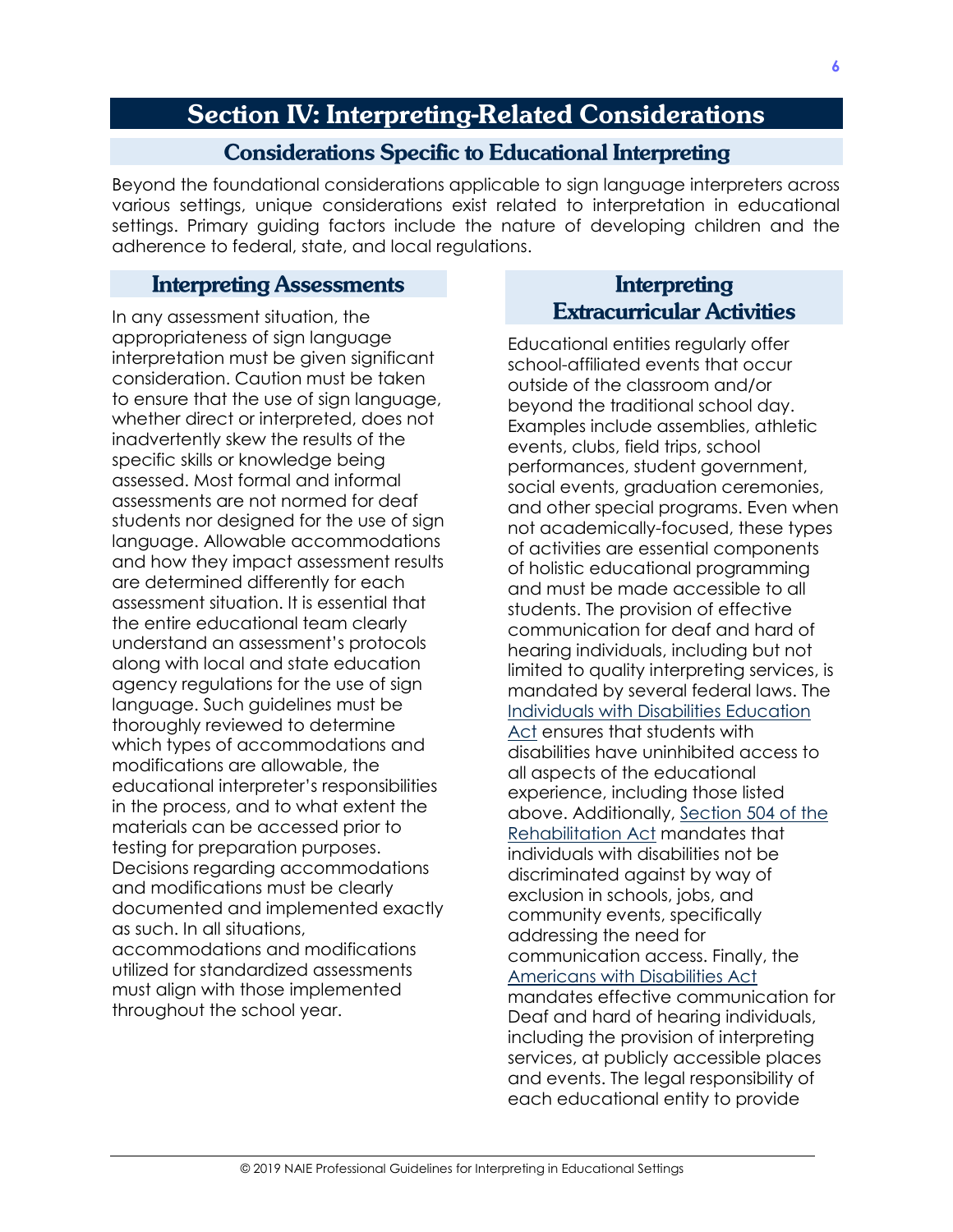interpreting services across all situations in the educational setting is clear.

Particular attention should be given to ensure that all stakeholders are involved in collaborative preparation for effective interpretation of such events. When a student requires interpreting services outside of the classroom, it is usually appropriate for the educational interpreter who is typically with the student to interpret the activity or event. However, consideration must be given to the nature, content, and duration of the event to ensure that an effective interpretation will be provided. When interpreting services are required beyond an educational interpreter's contracted work schedule, such as after school, additional arrangements must be made. Educational interpreters cannot be expected to volunteer their professional interpreting services without compensation. The educational entity should establish an hourly rate schedule that is mutually agreed upon. Additional considerations should include hourly minimums and compensation for travel, as well as timelines and protocols for cancellation.

### <span id="page-13-0"></span>**Interpreting Medical, Legal,** and Sensitive Situations

<span id="page-13-1"></span>Educational interpreters possess expertise unique to educational settings. Other interpreting situations, particularly those of a legal or medical nature, require specialized knowledge, skill sets, and credentials. Likewise, the nature of interpreting for adults requires a different expertise than interpreting for children, and national [certification](https://rid.org/rid-certification-overview/)  [through the Registry of Interpreters for](https://rid.org/rid-certification-overview/)  [the Deaf](https://rid.org/rid-certification-overview/) is expected.

Legal situations which an interpreter with specialized credentials is required include:

- Involvement of a child welfare and protection agency
- Statements made by the student could be used in future legal proceedings
- Potential suspension or expulsion
- Accusation of truancy, juvenile delinquency, or criminal activity
- Student is a witness, victim, or suspect
- Student is being escorted off campus

When these types of interpreting situations arise in a school setting, the educational entity is responsible for providing appropriate and legallycompliant interpreting services. However, it cannot be assumed that an educational interpreter is inherently qualified to fulfil them, and contracting from outside the school is often required. State regulations, specific interpreter qualifications, and the nature of the situation must be carefully considered. Situations also exist in which it is not appropriate for an interpreter to be privy to certain information. For example, if a deaf student, parent, or employee wishes to discuss concerns regarding an educational interpreter, a neutral interpreter should be assigned to interpret that conversation. Likewise, it would be inappropriate for an educational interpreter to interpret sensitive and/or personnel-related meetings involving colleagues. If a student requires mental health or personal counseling services during the school day, it may be more appropriate to assign an interpreter other than the primary classroom interpreter. As well, an educational interpreter cannot be expected to fulfil conflicting roles, such as interpreting and participating simultaneously in an IEP meeting.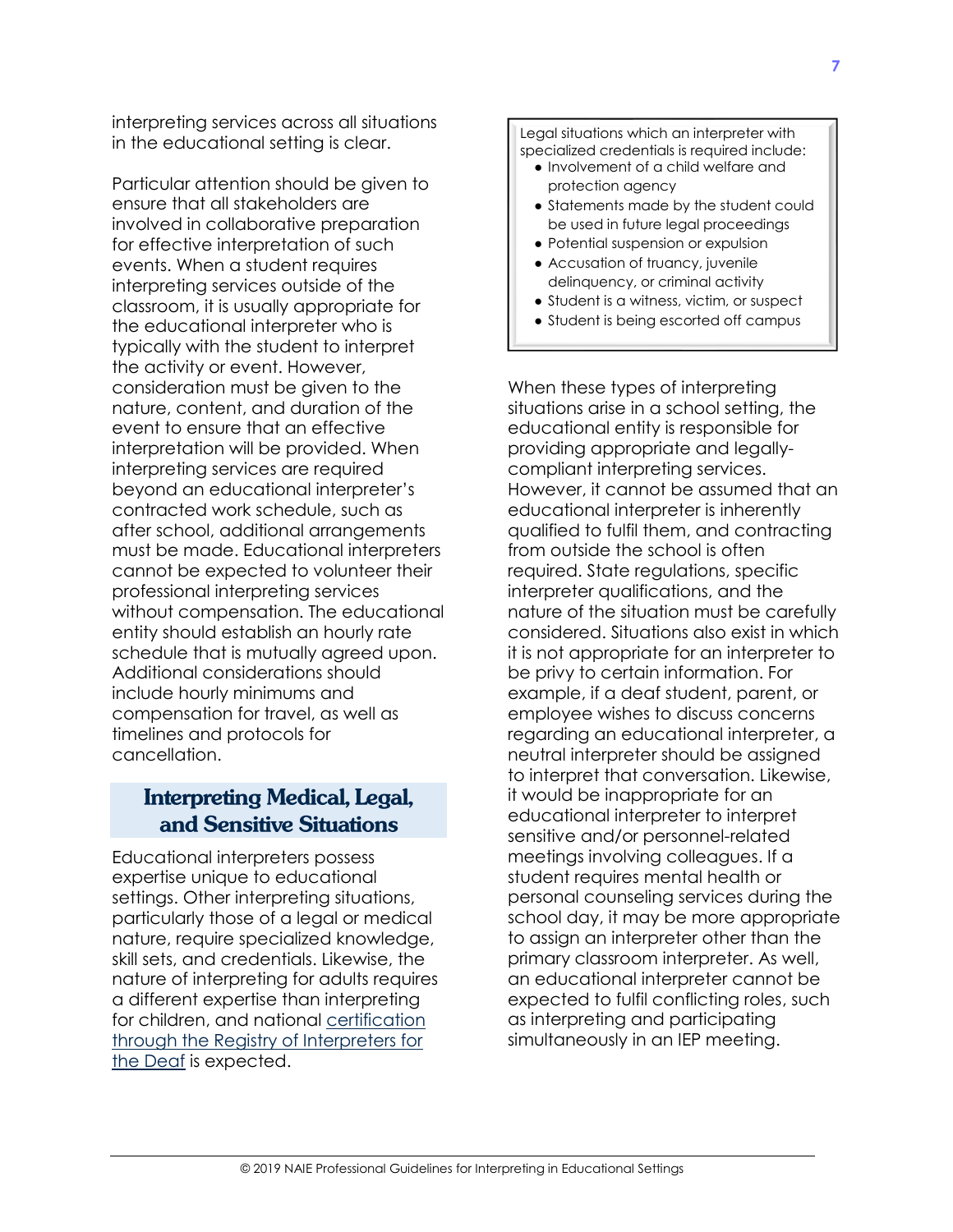# **Section V: Preparation and Provisions**

### **Preparing to Interpret**

<span id="page-14-1"></span><span id="page-14-0"></span>Preparation is an essential component of effective service delivery for all professionals, and educational interpreting is no exception. In educational settings, one of the most significant responsibilities of the interpreter is to present the classroom teacher's instructional content in a way that is accessible to the student. Unlike other interpreting settings in which the responsibility to monitor comprehension of the speaker's message falls almost exclusively on the deaf adult, educational interpreters must ensure that the message is presented in an educationally appropriate manner. Specific considerations include the student's academic and language levels alongside the teacher's designated learning objectives. Preparation prior to interpretation is required to ensure that the interpretation aligns with such considerations.

#### <span id="page-14-2"></span>**Provision of Time and Materials**

An interpreter's expertise is the ability to provide a clear, accessible, and cohesive interpretation of information presented by someone else. A foundational understanding of the content and subject-specific terminology will result in a more effective interpretation. While classroom teachers tend to specialize in a specific subject or grade-level area, it is impossible to expect educational interpreters to possess content expertise across the diverse range of topics and settings to which they may be assigned.

Compensated time to prepare for interpretation in a manner similar to that provided to other educational professionals is pivotal to this end. Curricular materials such as textbooks, student materials, lesson plans, and media should be consistently accessible to preview. Specific to extracurricular events, procedures should be in place to ensure that educational interpreters are provided information and materials for preparation in advance. Opportunities for educational interpreters to discuss upcoming topics and situations of interpreting with teachers and other service providers are also imperative.

#### **Team Interpreting**

<span id="page-14-3"></span>The complexities and challenges of educational interpreting cannot be overstated. Concerns regarding the ability of a single interpreter to provide complete educational accessibility have been expressed, despite the notion that this is the expectation of an interpreted education. [Team](https://drive.google.com/file/d/0B3DKvZMflFLdVzZpaUtraW5xZG8/view)  [interpreting](https://drive.google.com/file/d/0B3DKvZMflFLdVzZpaUtraW5xZG8/view) is the strategic pairing of two professional interpreters to optimize effective interpretation in challenging situations, such as those which are intensive in content, duration, or delivery method.

Quality team interpreting should not be misconstrued as simply splitting an assignment between two interpreters. Rather, purposeful team interpreting [requires both professionals to](http://www.avlic.ca/sites/default/files/docs/2011-07Team_Interpreting_Best_Practices_Article-by_Debra_Russell.pdf) work [together](http://www.avlic.ca/sites/default/files/docs/2011-07Team_Interpreting_Best_Practices_Article-by_Debra_Russell.pdf) in the preparation, implementation, and debriefing to deliver more effective interpreting services. Examples of situations in which team interpreting can be particularly beneficial include length and complexity of content and extracurricular programs.

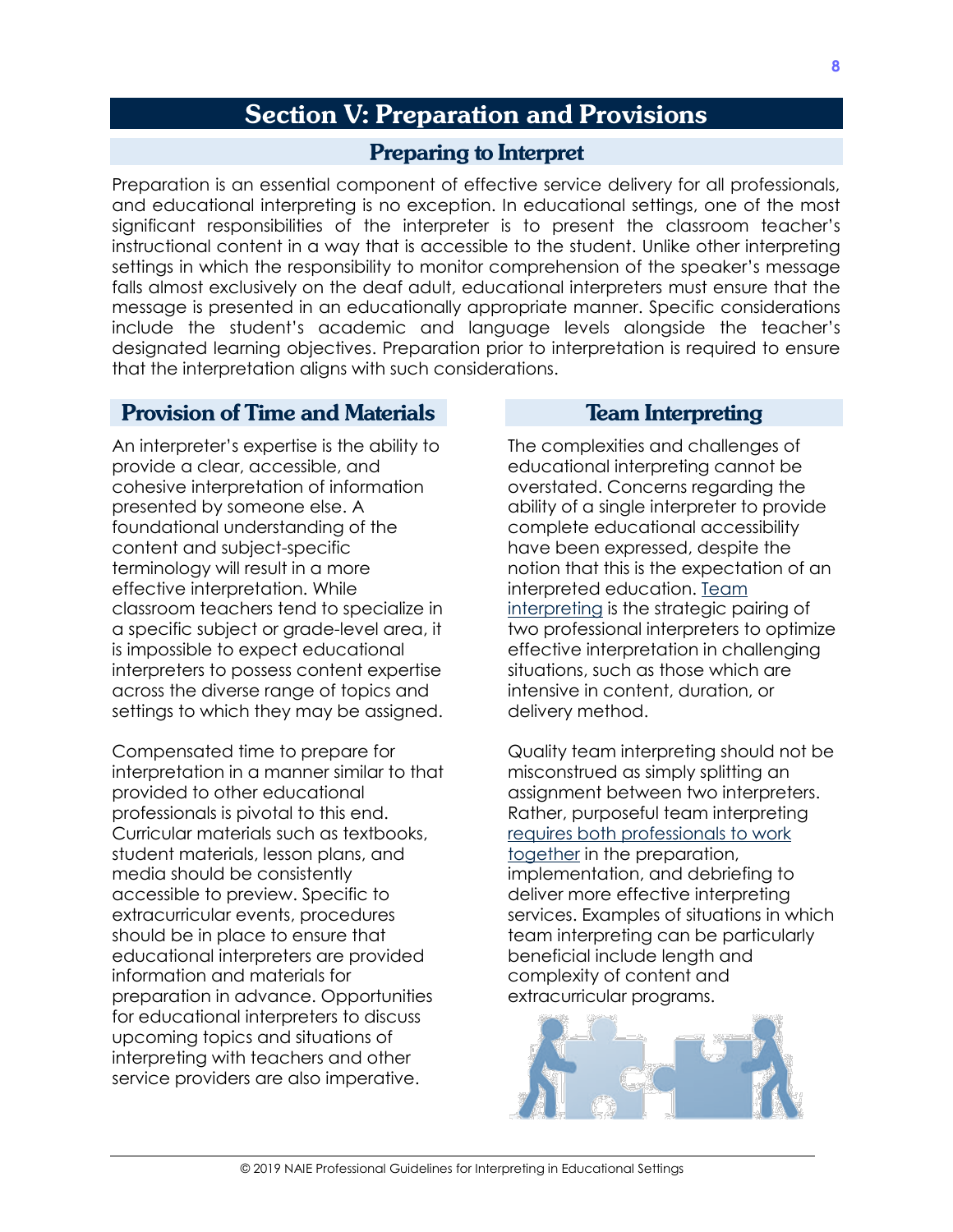### <span id="page-15-0"></span>**Conducive Environmental Settings**

Particularly due to its visual nature, effective educational interpreting requires attention to placement of the student, teacher, interpreter, and instructional tools. The educational interpreter and student should have consistent access to areas of the classroom from which interpretation can be appropriately provided. These placements should allow the educational interpreter to remain in the student's line of sight, be in close proximity to the speaker, unobstructed, and well-lit. To ensure the simultaneous accessibility of the speaker and educational interpreter, it is often necessary for the educational interpreter to change placements frequently by shadowing the speaker(s).

An educational interpreter's relative distance from the teacher and the student depend on the student's age, maturity level, setting, and personal preferences. For example, an educational interpreter in a preschool classroom may be comfortable sitting on the floor among the students during circle time while an interpreter in an elementary classroom may sit amongst a group during collaborative work. An educational interpreter in a high school classroom, however, might be better situated at a further distance from the student, such as seated or standing at the front of the classroom.

### **Inactive Interpreting Time**

<span id="page-15-1"></span>It is the nature of educational settings to ebb and flow in the intensity of content presented, thus, the intensity at which educational interpreters must process and interpret information from one language to another. Teacher-led direct instruction typically requires an educational interpreter to work most

intently in processing and providing the message. The scheduling of routine pauses during intensive content delivery at approximately twenty-minute intervals and/or the use of team interpreting should be considered. Likewise, the susceptibility of deaf students to experience visual fatigue during these periods of instruction must also be considered.

As the classroom focus shifts to guided practice and eventually, independent work, the intensity at which the interpreter and student must process the interpreted message begins to decrease. These periods of *inactive interpreting time*, often referred to as *down time,* are essential for reducing the [cognitive load](https://www.unco.edu/marie/pdf/archived-literature/FactSheet_American_Sign_Language_Interpreter_Teams.pdf) and [physical strain](http://www.rit.edu/news/story.php?id=46110) put onto the interpreter as well as [the](http://www.hearinglikeme.com/why-you-should-know-about-concentration-fatigue/)  [deaf student.](http://www.hearinglikeme.com/why-you-should-know-about-concentration-fatigue/) However, as the gradelevel of the educational setting increases, these inherent opportunities for inactive interpreting tend to be less frequent, particularly in high school settings and at extracurricular events. Careful attention must be given to ensure that an unreasonable burden of language processing is not put on the interpreter, which will have a negative impact on the effectiveness of interpreting services.

### <span id="page-15-2"></span>**Appropriate Supervision** and Evaluation

Performance evaluations are key components of any effective accountability system for professionals. Likewise, educational interpreters must be periodically evaluated regarding both their interpreting skills and professional practices. It is essential that interpreter evaluators possess advanced credentials and expertise in the assessment of educational interpreting. Evaluators should be able to articulate specific strengths and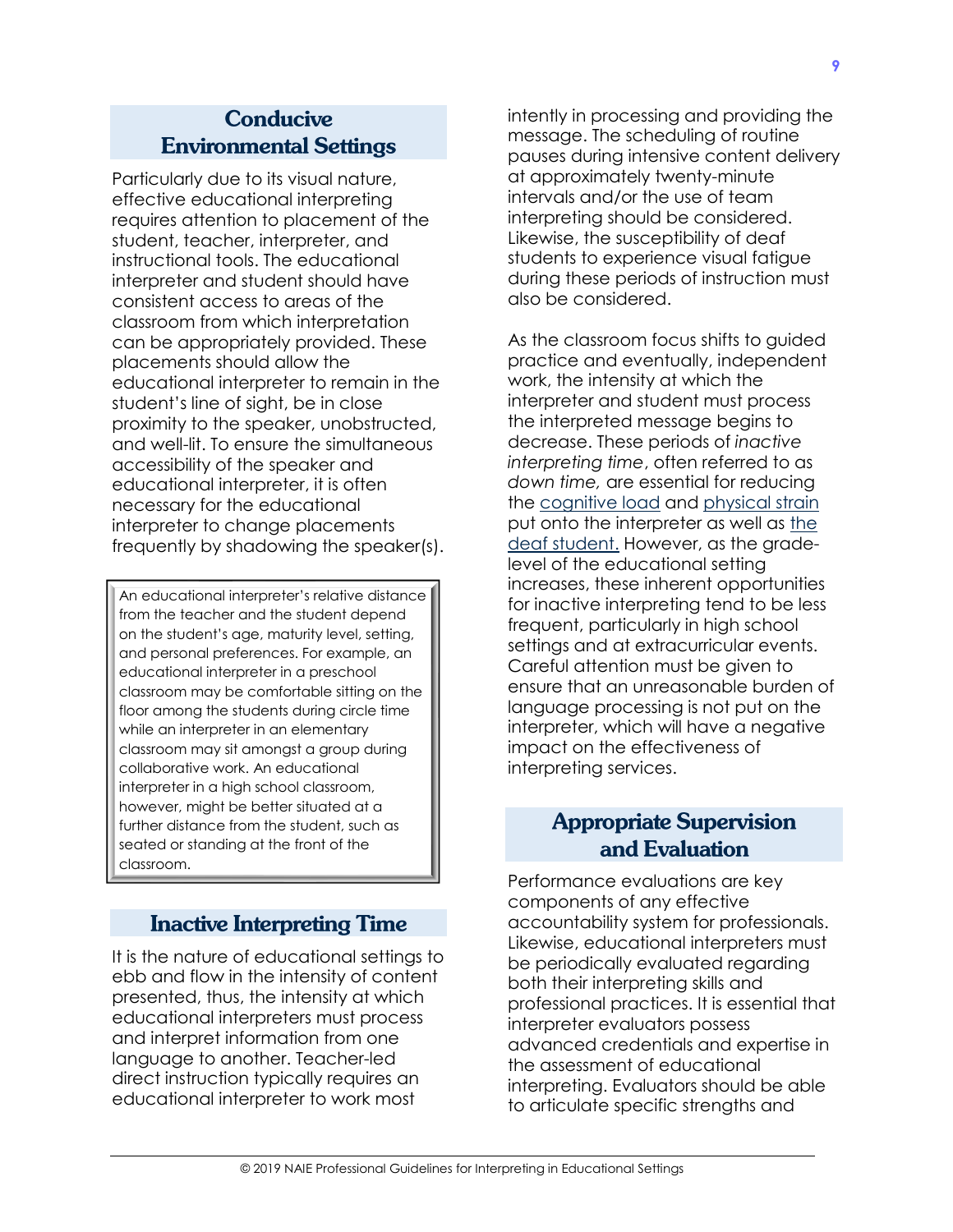suggestions for improvement to the interpreter being evaluated. Because many administrators do not possess such expertise, it is often necessary to collaborate with a lead interpreter or professional from outside the district. However, the role of school administration in overseeing educational interpreters' professionalism and to school policies is also essential and should not be exempted for educational interpreters.

### <span id="page-16-0"></span>**Professional Development** and Mentoring

Educational interpreters are responsible for continuously developing their knowledge and skills in a manner similar to other educational professionals. Individualized professional development plans for educational interpreters should align with current levels of skills and knowledge while considering specific implications related to the current educational placement. Staying abreast of evidence-based and best practices related to educational interpreting is essential through the attendance of conferences and participation in training. Collaboration with educational interpreter colleagues is an inherent component of professionalism. Depending on the relevant expertise and professional aspirations, a mentor-mentee relationship can also be established. While educational interpreters can benefit significantly from the expertise of professional interpreters and educational colleagues with other specializations, it is also critical that they have consistent access to more experienced educational interpreters and native sign language users to assist in professional growth. In establishing formal mentoring relationships, appropriate training and oversight should be provided. Qualified mentors

possess expertise in educational interpreting, have advanced knowledge of approaches to support sign language development, and have undergone training to accurately assess interpreting skills and provide effective feedback. Procedures for formal professional development plans, establishment of mentors, particularly

for new educational interpreters, should align with those of other educational professionals within the educational entity. Likewise, the facilitation of professional development opportunities and compensated time to pursue them should also be provided.

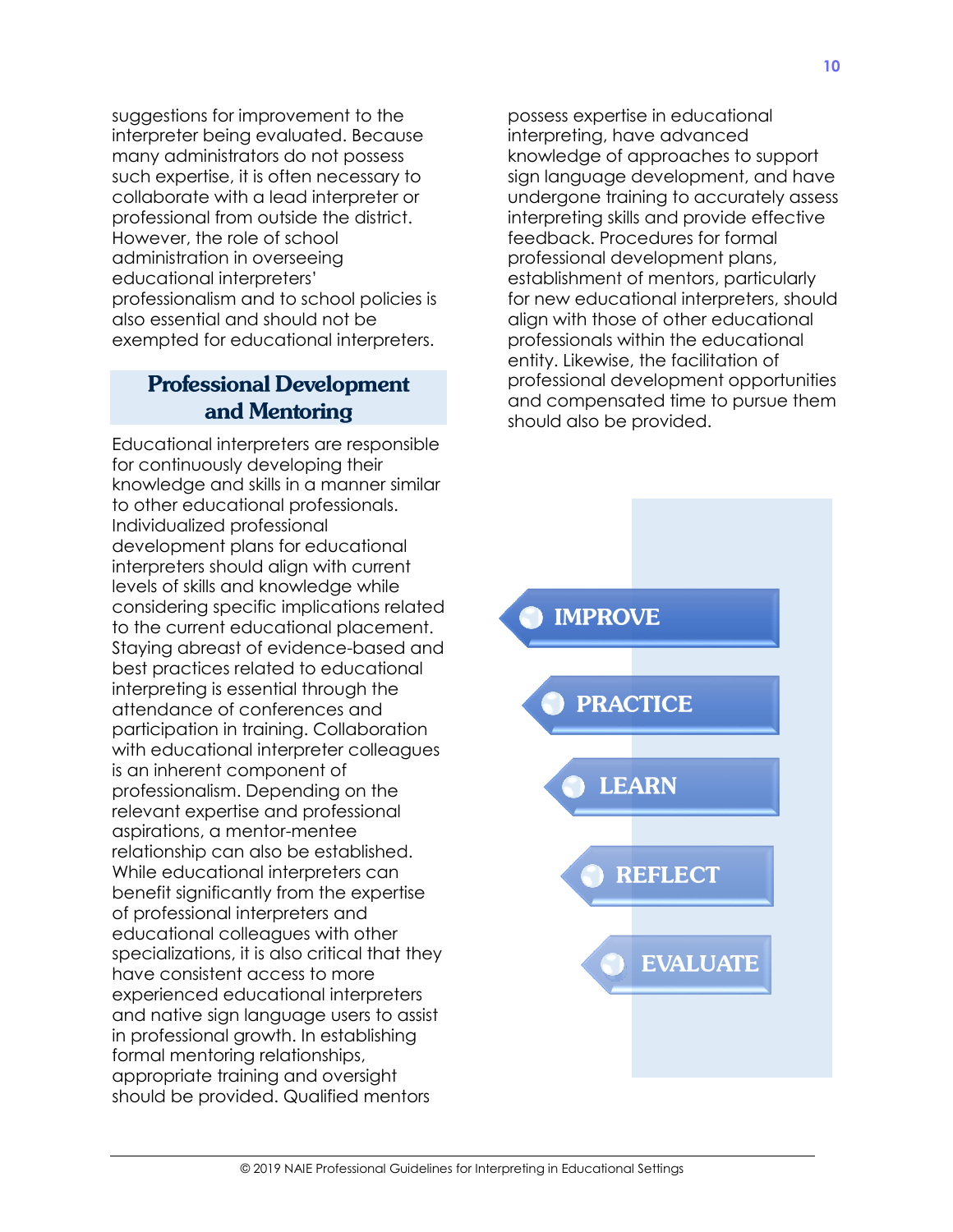### **Section VI: Considerations for Hiring. Placement, and Promotion**

#### <span id="page-17-0"></span>**Provision of Appropriate Educational Interpreting Services**

<span id="page-17-1"></span>Whether prescribed under IDEA, Section 504, or the ADA, educational interpreting services must align with the individualized educational needs of deaf students. It is important to hire qualified educational interpreters who are able and willing to meet the diverse and evolving needs of students. To secure qualified educational interpreters who can provide legally-compliant services, it is essential to develop an appropriate recruitment and hiring protocol. Such hiring procedures should align with current hiring practices for other educational professionals while also addressing the unique considerations for educational interpreting positions.

#### <span id="page-17-2"></span>**Summary of Minimum Standards**

As demonstrated by the [Standards of](#page-7-1)  [Professional Practice,](#page-7-1) the requisite credentials of professional qualifications include:

#### **I: ACADEMIC CREDENTIALS**

- Completion of a 4-year interpreting degree
- Specialized training in educational interpreting

#### **II: PROFESSIONAL CREDENTIALS**

- At least 4.0 on EIPA **Performance**
- Passed EIPA Written Test

#### **III: CONTINUING EDUCATION**

- Develops skills and knowledge
- Maintains professional development plan
- Adheres to state and local requirements

#### **IV: SUPERVISION & ACCOUNTABILITY**

- Provides qualified services
- Advocates for profession
- Seeks accountability

#### **Official Job Title**

<span id="page-17-3"></span>*Educational Interpreter* is the most appropriate and legally-compliant job title, as it recognizes the educational component of the position alongside the distinct interpreting skill set required. Job titles such as *assistant, aide, language facilitator,* and *paraprofessional* do not accurately reflect an educational interpreter's distinctive qualifications and professional position, which can lead to misunderstandings regarding appropriate roles and responsibilities. Additionally, for the purposes of accountability and accurate representation of the services being provided, *educational interpreter* is the job title tracked at the federal and many state levels.

Designating a Lead Educational Interpreter position for a candidate with advanced expertise in educational interpreting alongside the credentials and experience to service in a supervisory role can assist with interpreter placement and scheduling, appropriate roles and responsibilities, mentoring, supervision, and evaluation, oversight of professional practices, professional development opportunities, and collaboration.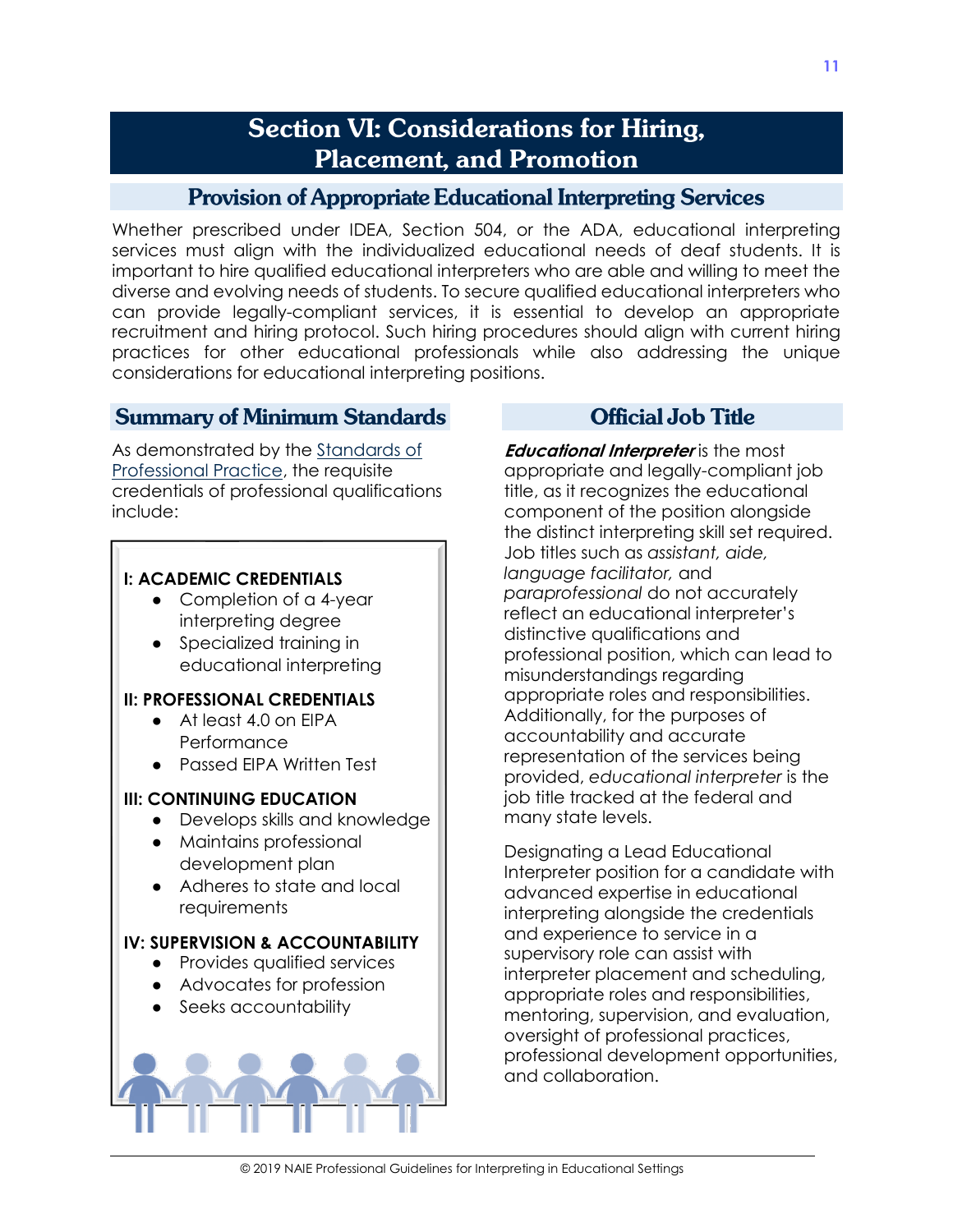### **Salary and Benefits**

<span id="page-18-0"></span>Selecting a professional to join the educational system is a two-way process. Both parties must agree that the position is an appropriate match. Part of this process is the provision of a fair salary and benefits package. The hiring entity should work with the Human Resources department to develop a clear salary schedule and benefits package that will attract and retain qualified educational interpreters. The pay scale for the position of educational interpreter should align with the district's pay scale and benefits offered to employees that hold similar academic credentials, certifications, and years of experience.

#### <span id="page-18-1"></span>**Educational Interpreter Placement**

When interpreting services are required beyond the educational interpreter's contracted working days and/or hours, additional compensation is necessitated. Like all professionals, educational interpreters should have opportunities for career advancement. Incentives should exist for educational interpreters to grow professionally through the completion of advanced degrees and credentials.

As professionals, educational interpreters are expected to adapt to a variety of settings and situations, while also pursuing specialized expertise in certain domains such as age and grade levels, content areas, communication modalities, and specialized student characteristics. Consideration should be given to ensure that educational interpreters are only placed with students for whom they can interpret effectively and address individualized needs. It is the joint responsibility of the hiring educational entity and the

educational interpreter to ensure that there is an appropriate match between student needs and professional skill set. Specific considerations include, but are not limited to, the student's educational placement, educational goals and objectives, preferred language modality, specific language levels, maturity, and readiness to use interpreting services.

Despite a common misconception that newer interpreters can be placed in settings with younger students, those who are young in age or developmental level require the most experienced educational interpreters. In many situations, it is not possible for one educational interpreter to meet the individualized needs of multiple students in one classroom, particularly when different language systems are required for communication.

#### <span id="page-18-2"></span>**Providing Substitute Interpreters**

When an assigned educational interpreter is unavailable, such as in the case of an absence, the school remains responsible for ensuring educational accessibility. As such, it is the educational entity's responsibility to ensure that those providing educational interpreting services, including on a substitute basis, adhere to the Standards of Professional Practice.

To facilitate the most effective interpretation, essential information regarding student considerations and logistics of the school should be accessible. To ensure compliance and consistency, a specific staff member should be assigned to oversee the provision of substitute educational interpreters as needed, including the facilitation of required authorizations such as licensing, fingerprinting, and background checks.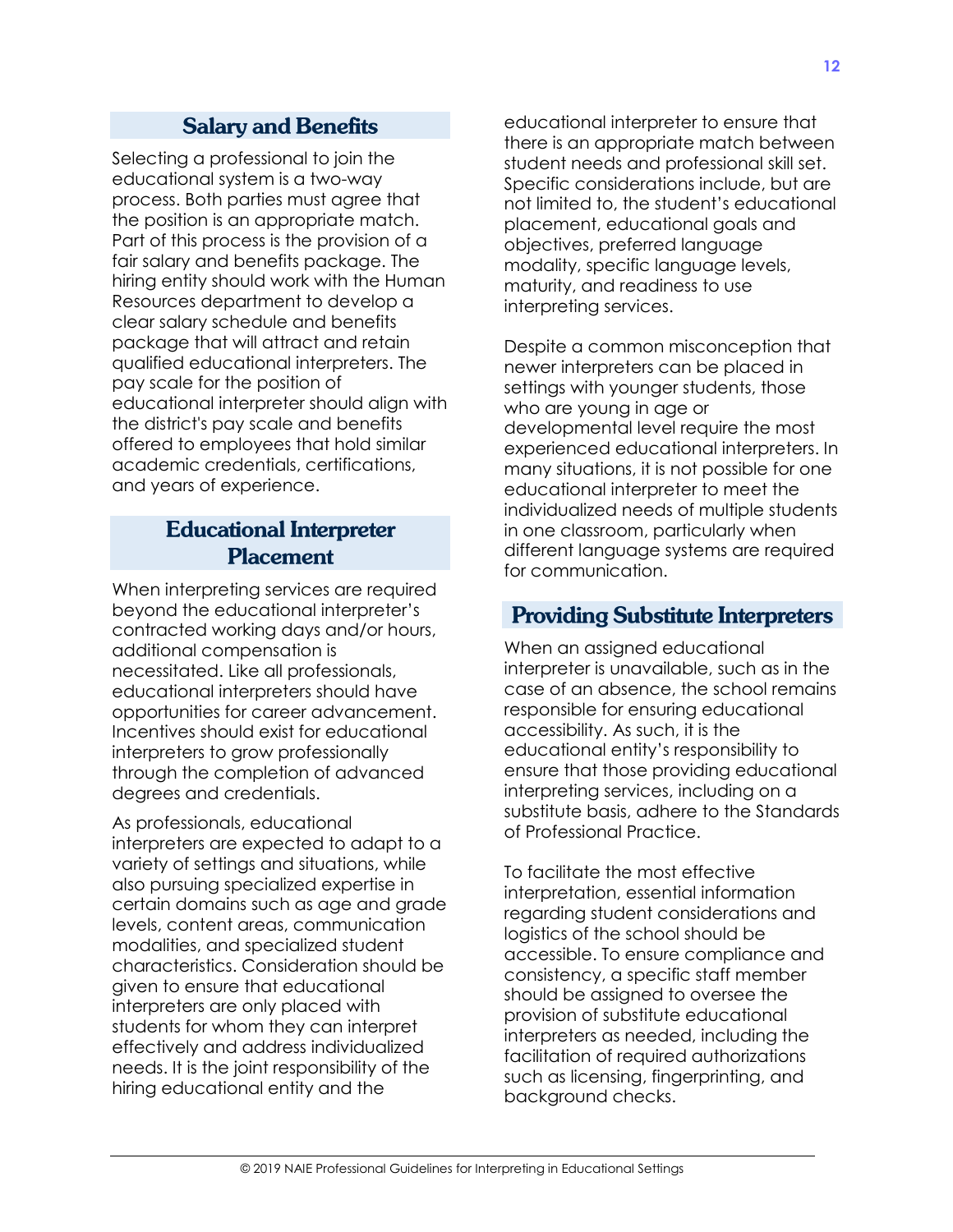### Determining Expectations and Developing the Job Description

<span id="page-19-0"></span>Prior to considering the logistics of the hiring process, determining appropriate expectations is essential. It is the responsibility of each educational agency to develop a clear job description for the position of an educational interpreter that aligns with national, state, and local regulations. An effective job description should first outline expectations of all educational professionals such as educational experiences, the willingness and ability to successfully complete a background investigation, language proficiency, and commitment to professionalism.

More specific to educational interpreting, at a minimum, the job description should include:

- A clearly defined job title of *Educational Interpreter*
- A job summary that clearly designates the primary role of interpreting, alongside supplementary roles and responsibilities, as applicable
- An overview of position-specific prerequisites, such as:
	- o Academic and professional credentials
	- o Proficiency in American Sign Language and/or other relevant signing systems
	- o Aptitude to work as a contributing member of the educational team
	- o Physical, mental, and emotional capableness for carrying out essential requirements of the position
- A clear description of the terms of employment, such as:
	- o Compensation and benefits
	- o Number of contractual working days
	- o Hours per day worked
	- o Expectations for extracurricular events that fall outside of the contracted schedule

The educational interpreter applicant should complete all standardized interview processes in a manner similar to those conducted of other applicants for professional positions. In addition to personnel who routinely participate in such interviews, a fully qualified educational interpreter should participate as a member of the interviewing team.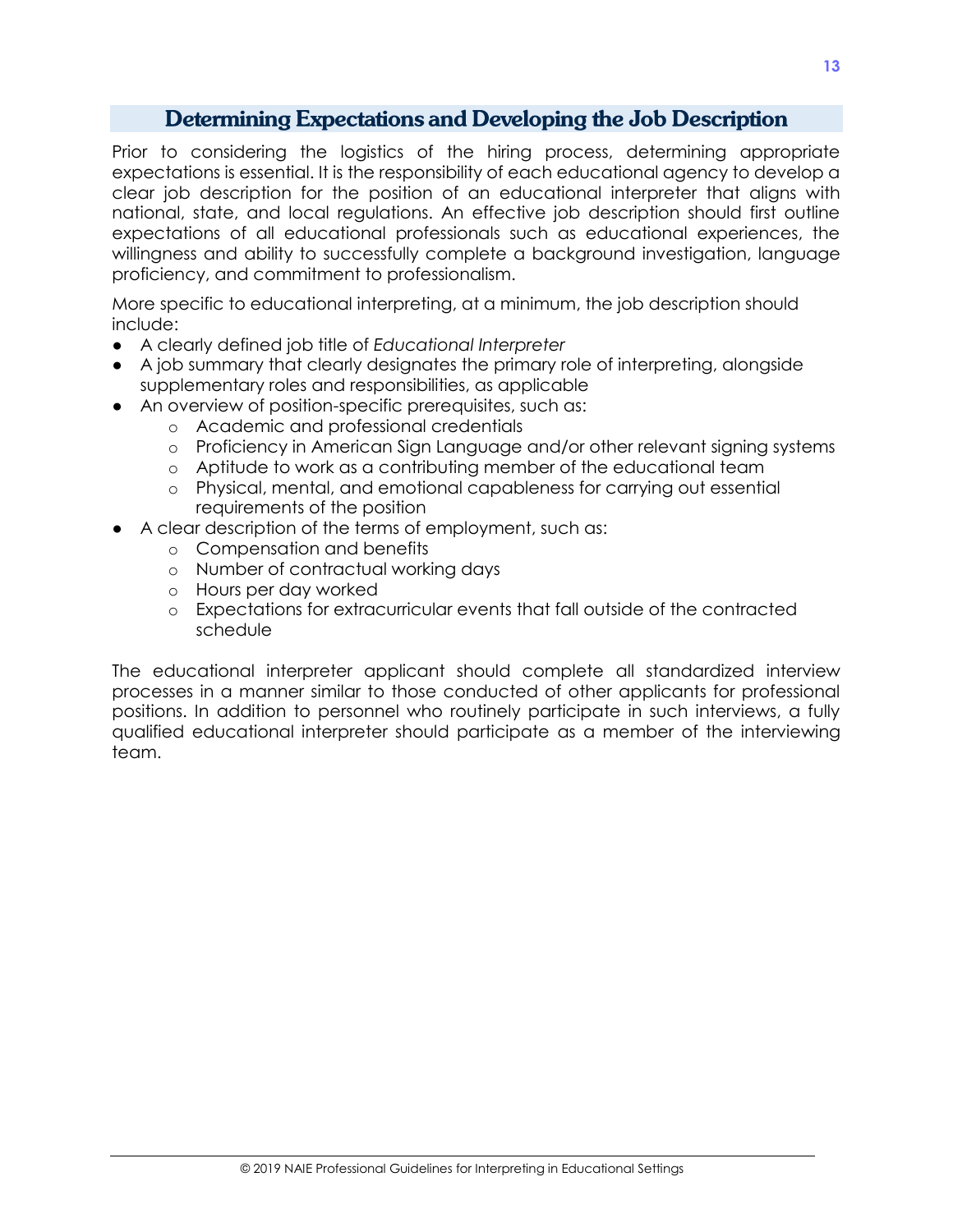### **References**

- <span id="page-20-0"></span>Antia, S. D., & Kreimeyer, K. H. (2001). The role of interpreters in inclusive classrooms. *American Annals of the Deaf, 146*(4), 355-365.
- Commission on Education of the Deaf. (1988). Looking to the Future: Commission on Education of the Deaf Recommendations. *American Annals of the Deaf* 133(2), 79-84. Gallaudet University Press. Retrieved January 26, 2019, from [https://muse.jhu.edu/article/386780/pdf.](https://muse.jhu.edu/article/386780/pdf)
- Dahl, C., & Wilcox, S. (1990). Preparing the educational interpreter: A survey of sign language interpreter training programs. *American Annals of the Deaf*, *135*(4), 275-279.
- Hayes, P. (1991). *Educational interpreters for deaf students: Their responsibilities, problems, and concerns* (Doctoral dissertation, University of Pittsburgh, 1991). Ann Arbor, MI: Proquest.
- Individuals with Disabilities Education Act (IDEA) (2004). U.S. Department of Education: Promoting educational excellence for all Americans. Retrieved October 11, 2008, from Building the Legacy: IDEA: http://idea.ed.gov/explore/home
- Johnson, L. J., Taylor, M. M., Schick, B., Brown, S., & Bolster, L. (2018). Complexities in educational interpreting: An investigation into patterns of practice. Edmonton, Alberta: Interpreting Consolidated.
- Jones, B. E., Clark, G. M., & Soltz, D. F. (1997). Characteristics and practices of sign language interpreters in inclusive education programs. *Exceptional Children, 63*(2), 257-268.
- Kurz, K. B. (2004). A comparison of deaf children's comprehension in direction communication and interpreted education. Unpublished doctoral dissertation, University of Kansas.
- Langer, E. C. (2004). Perspectives on educational interpreting from educational anthropology and an internet discussion group. In E. A. Winston (Ed.), *Educational interpreting: How it can succeed* (pp. 91-112). Washington, D.C.: Gallaudet University Press.
- Lawson, H. R. (2012). *Impact of interpreters filling multiple roles in mainstream classrooms on communication access for deaf students* (Master's thesis, University of Tennessee, 2012). Knoxville: University of Tennessee.
- Lederberg, A. R., Schick, B., & Spencer, P. E. (2013). Language and literacy development of deaf and hard-of-hearing children: successes and challenges. Developmental psychology, 49(1), 15.
- Monikowski, C. (2004). Language myths in interpreted education: First language, second language, what language? In E. A. Winston (Ed.), *Educational interpreting: How it can succeed* (pp. 48-60). Washington, D.C.: Gallaudet University Press.
- Patrie, C., & Taylor, M. (2008). *Outcomes for graduates of baccalaureate interpreter preparation programs specializing in interpreting in K-12th grade settings.* Rochester, NY: RIT Digital Library Printing.
- Public Policy Associates, Incorporated. (2006). Supply and demand for interpreters for the deaf and hard of hearing in Michigan (Michigan, Department of Education). Retrieved from http://mi.gov/documents/cis/ Interpreter Supply and Demand Final Report 185252 7.pdf